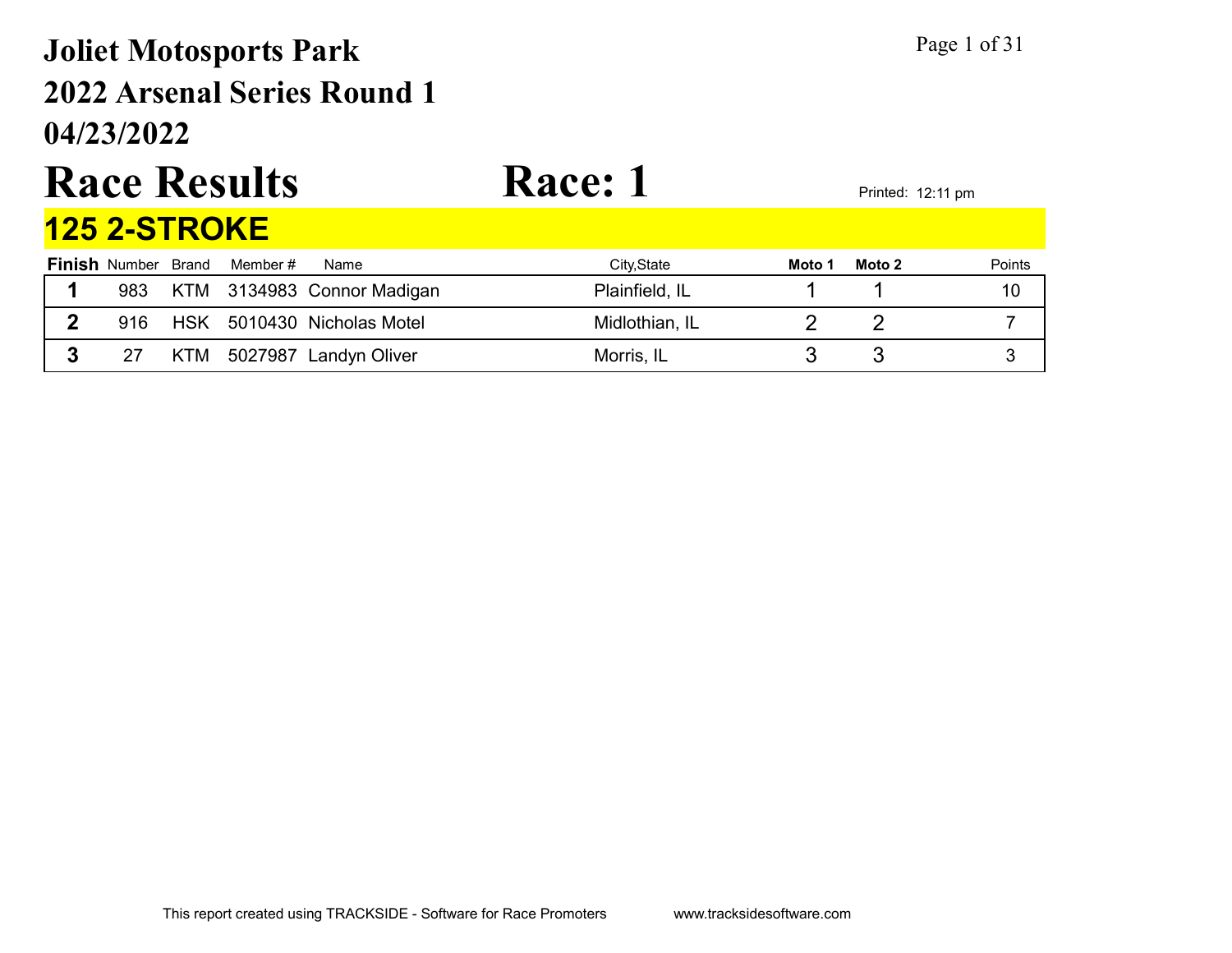## 04/23/2022 2022 Arsenal Series Round 1 Joliet Motosports Park Page 2 of 31

## Race Results Race: 2 Printed: 12:11 pm 85 SR (12-15)

|             |                      |              | .,                |                           |                |                |            |                 |
|-------------|----------------------|--------------|-------------------|---------------------------|----------------|----------------|------------|-----------------|
|             | <b>Finish Number</b> | <b>Brand</b> | Member#           | Name                      | City, State    | Moto 1         | Moto 2     | Points          |
| 1           | 199                  | <b>KTM</b>   |                   | 2239884 Braden Wereski    | Manhattan, IL  |                | 1          | 20              |
| $\mathbf 2$ | 9                    | <b>KAW</b>   |                   | 3095098 Bryce Arnold      | Algonquin, IL  | 3              | 2          | 16              |
| 3           | 122                  | <b>KTM</b>   |                   | 3277558 Hunter Morse      | Richmond, IL   | <b>DNS</b>     | 3          | 13              |
| 4           | 66                   | <b>YAM</b>   | 2236234 Jax Ellul |                           | Mokena, IL     | 4              | 4          | 11              |
| 5           | 614                  | <b>KAW</b>   |                   | 5024327 Landon Brandt     | Sheffield, IL  | 5              | 5          | 10 <sup>1</sup> |
| 6           | 412                  | <b>KTM</b>   |                   | 2270584 Eddie Martens     | Wilmington, IL | 6              | 6          | 9               |
| 7           | 27                   | KTM          |                   | 2190608 Jayden Adams      | Muskego, WI    | 7              | 7          | 8               |
| 8           | 414                  | <b>YAM</b>   |                   | 2353066 Nicholas Brookman | Braidwood, IL  | 8              | 8          | $\overline{7}$  |
| 9           | 316                  | <b>KTM</b>   |                   | 5033371 Logan Martin      | Mendota, IL    | 11             | 9          | 6               |
| 10          | 103                  | <b>KAW</b>   |                   | 5028514 Jaiden Minnaert   | Geneseo, IL    | 9              | 10         | 5               |
| 11          | 93                   | <b>KAW</b>   |                   | 3506673 Joshua Gritter    | Beecher, IL    | 10             | 11         | 4               |
| <b>DNS</b>  | 57                   | <b>HSK</b>   |                   | 3255525 Tanner Haddon     | Wilmington, IL | $\overline{2}$ | <b>DNS</b> |                 |
| <b>DNS</b>  | 99                   | YAM          |                   | 2406733 Dominik Youngren  | New Lenox, IL  | <b>DNS</b>     | <b>DNS</b> |                 |
| <b>DNS</b>  | 322                  | <b>KTM</b>   |                   | 5027991 Cutter Riebe      | Ottawa, IL     | <b>DNS</b>     | <b>DNS</b> |                 |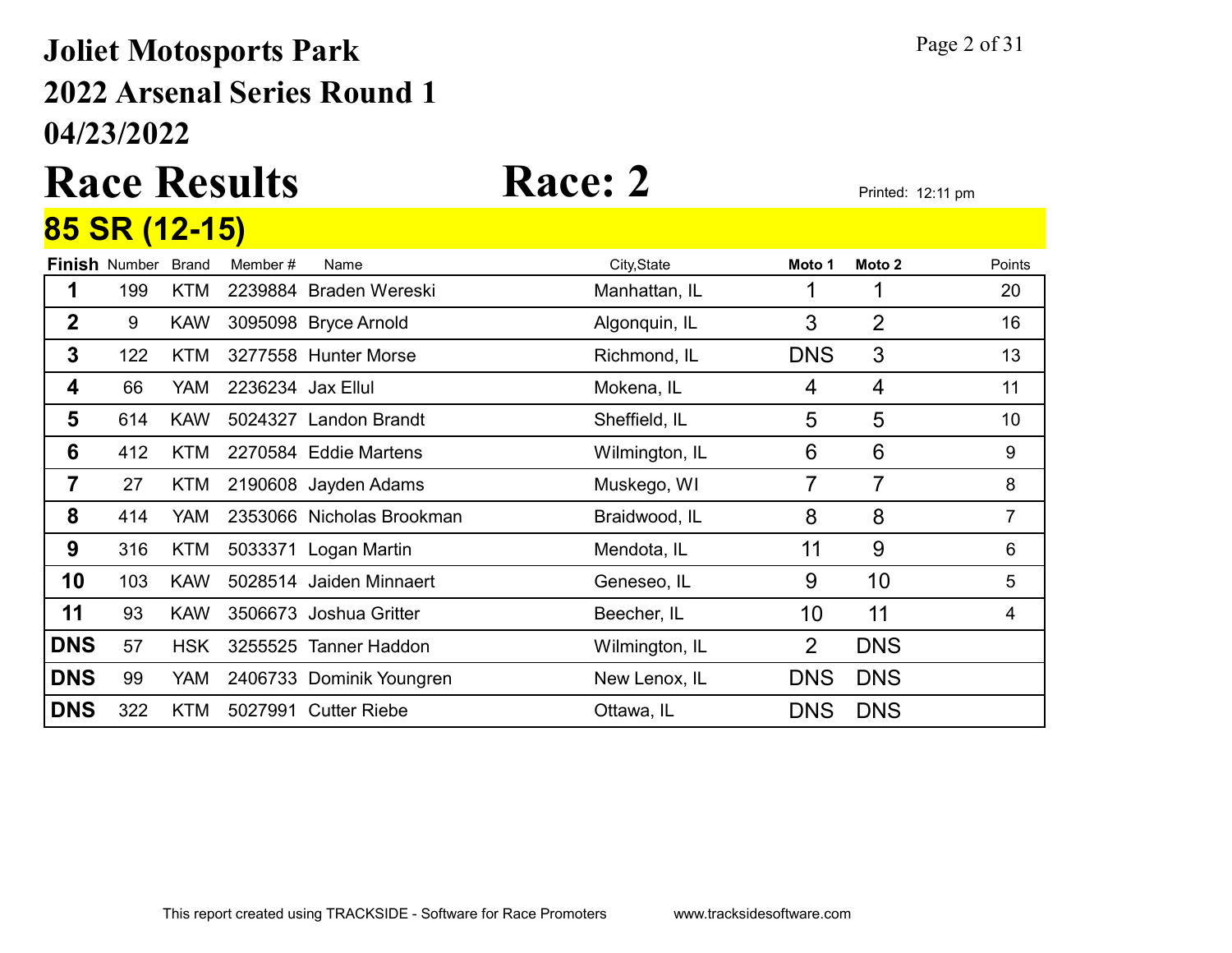## 04/23/2022 2022 Arsenal Series Round 1 Joliet Motosports Park Page 3 of 31

### Race Results Race: 3 Printed: 12:11 pm  $250A$

| $\blacksquare\cup\cup\blacksquare$ |                      |            |          |                           |              |        |                |        |
|------------------------------------|----------------------|------------|----------|---------------------------|--------------|--------|----------------|--------|
|                                    | <b>Finish Number</b> | Brand      | Member # | Name                      | City, State  | Moto 1 | Moto 2         | Points |
|                                    | 457                  | <b>KTM</b> |          | 751675 Conner Robinson    | IL           |        |                | 10     |
| 2                                  | 402                  | <b>KTM</b> |          | 2017772 Gavin Sienkiewicz | Peru, IL     | 2      | $\overline{2}$ |        |
| 25+BC                              |                      |            |          |                           |              |        |                |        |
|                                    | <b>Finish Number</b> | Brand      | Member # | Name                      | City, State  | Moto 1 | Moto 2         | Points |
|                                    | 70                   | YAM        |          | 2678675 Brent Johnson     | Sycamore, IL | 3      |                | 10     |
| 2                                  | 815                  | <b>SUZ</b> |          | 2012133 Brandon Larson    | Joliet, IL   |        | 2              |        |
| <b>DNS</b>                         | 95                   | <b>HON</b> | 569490   | Adrian Beller             | Normal, IL   |        | <b>DNS</b>     |        |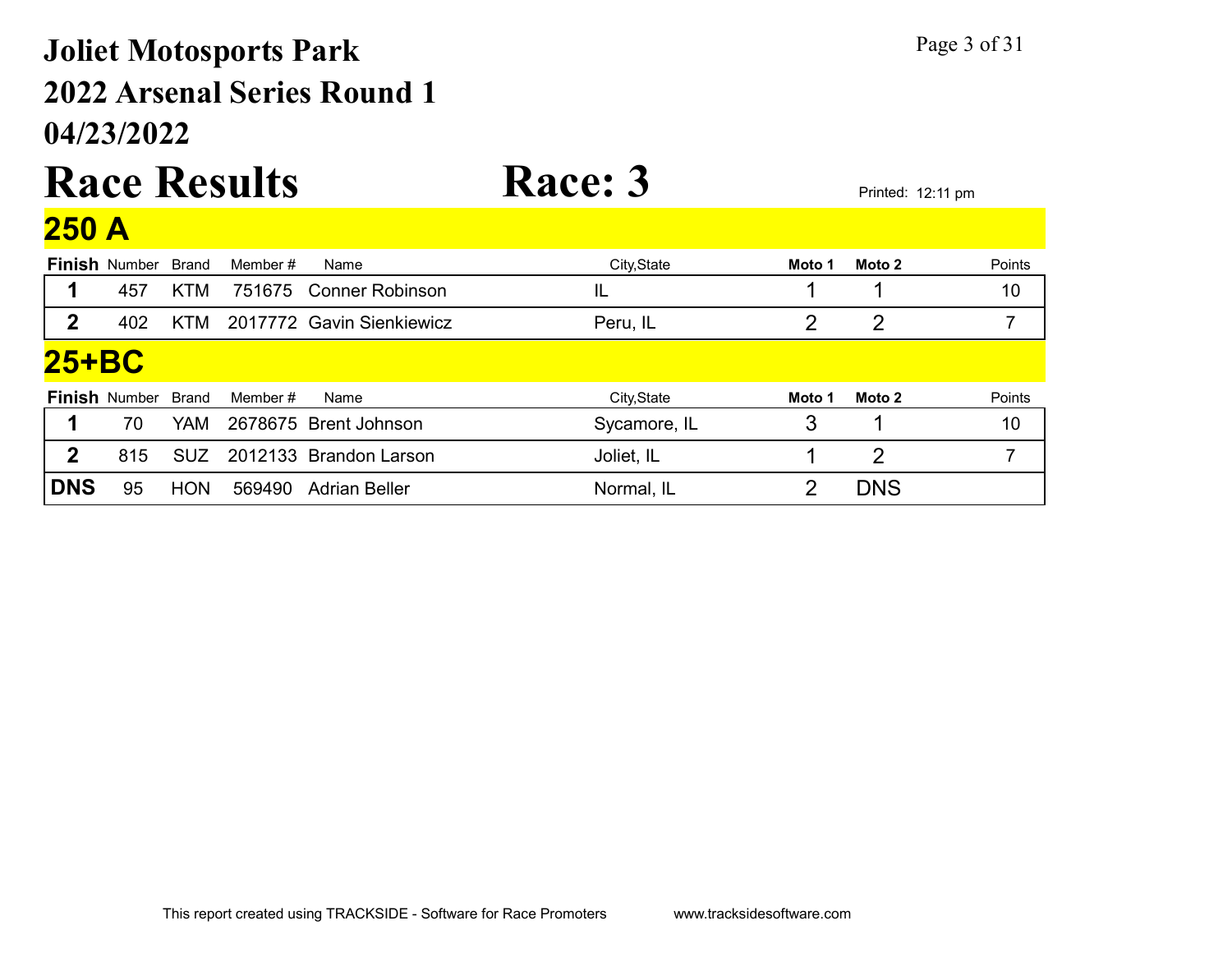## 04/23/2022 2022 Arsenal Series Round 1 Joliet Motosports Park Page 4 of 31

### Race Results Race: 4 Finish Number Brand Member # Name **City,State** City,State **Moto 1 Moto 2** Points 50+A 1 371 YAM 732151 Frank Licastro Rochelle, IL 1 10 Finish Number Brand Member # Name **City,State** City,State **Moto 1 Moto 2** Points **OPEN A** 1 457 KTM 751675 Conner Robinson IL IL 2 1 10 2 402 KTM 2017772 Gavin Sienkiewicz Peru, IL 1 2 7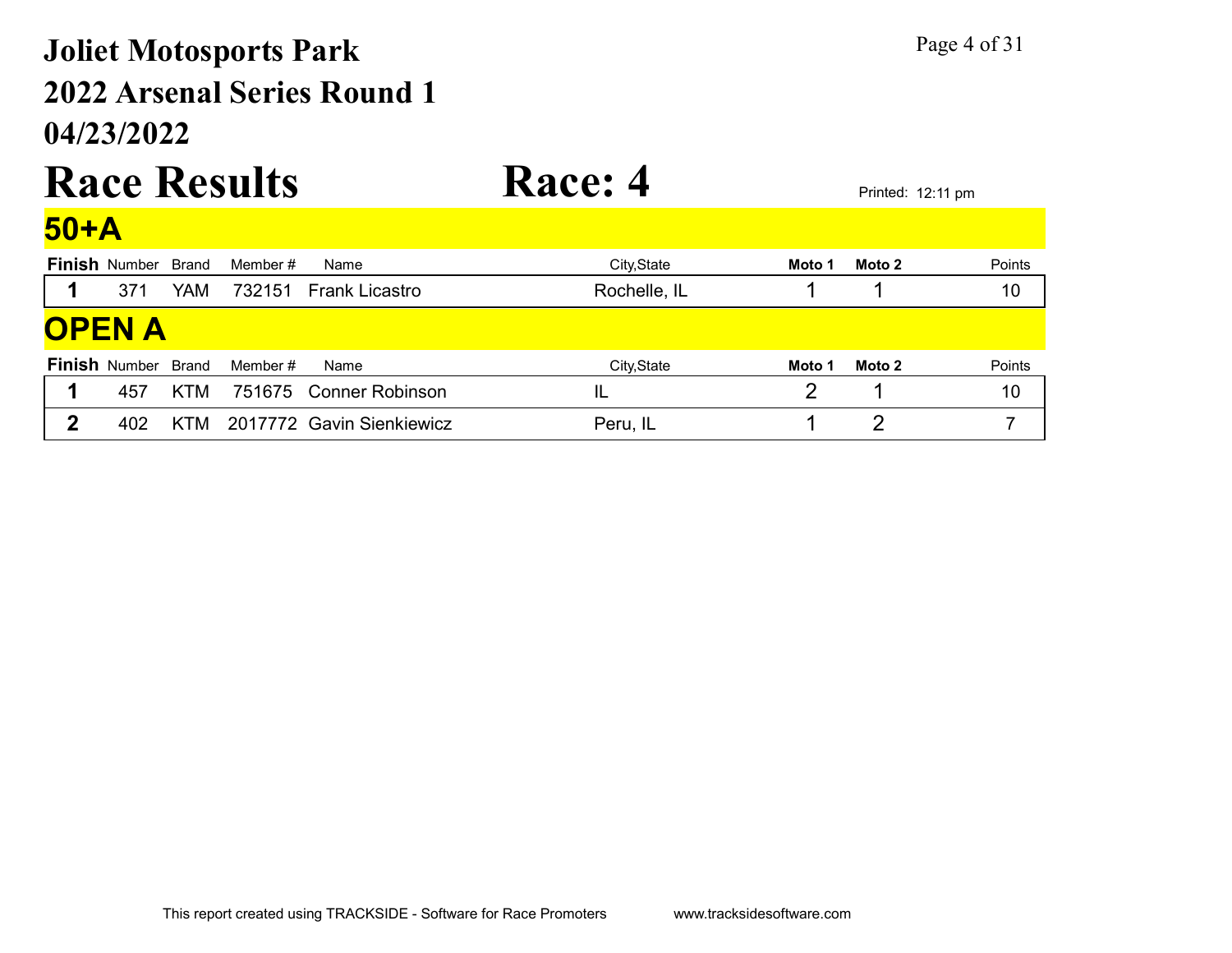## 04/23/2022 2022 Arsenal Series Round 1 Joliet Motosports Park Page 5 of 31

## Race Results Race: 5 Printed: 12:11 pm **WOMEN**

|             | <b>Finish Number</b> | <b>Brand</b> | Member#              | Name                      | City, State    | Moto 1 | Moto 2         | Points         |
|-------------|----------------------|--------------|----------------------|---------------------------|----------------|--------|----------------|----------------|
| 1           | 953                  | KTM          |                      | 5042953 Lilyenn Mcdonnell | Cedar Lake, IN |        |                | 10             |
| $\mathbf 2$ | 35                   | KTM          | 5028514              | Jaiden Minnaert           | Geneseo, IL    | 2      | $\overline{2}$ | $\overline{7}$ |
| 3           | 451                  | <b>KAW</b>   |                      | 2423916 Amanda Taylor     | Mendota, IL    | 3      | 3              | 4              |
|             |                      |              | <b>VET BEGINNER</b>  |                           |                |        |                |                |
|             | <b>Finish Number</b> | <b>Brand</b> | Member #             | Name                      | City, State    | Moto 1 | Moto 2         | Points         |
| 1           | 712                  | <b>YAM</b>   |                      | 2416993 Nicholas Husarik  | Crete, IL      |        |                | 10             |
|             |                      |              | <b>OPEN BEGINNER</b> |                           |                |        |                |                |
|             | <b>Finish Number</b> | Brand        | Member #             | Name                      | City, State    | Moto 1 | Moto 2         | Points         |
|             | 1                    | <b>KTM</b>   | 2434931              | Dillon Jabkowski          | Yorkville, IL  |        |                | 10             |
|             | <b>VINTAGE</b>       |              |                      |                           |                |        |                |                |
|             | <b>Finish Number</b> | <b>Brand</b> | Member #             | Name                      | City, State    | Moto 1 | Moto 2         | Points         |
|             | 101                  | <b>SUZ</b>   |                      | 2201446 Owen Bills        | Marengo, IL    |        |                | 10             |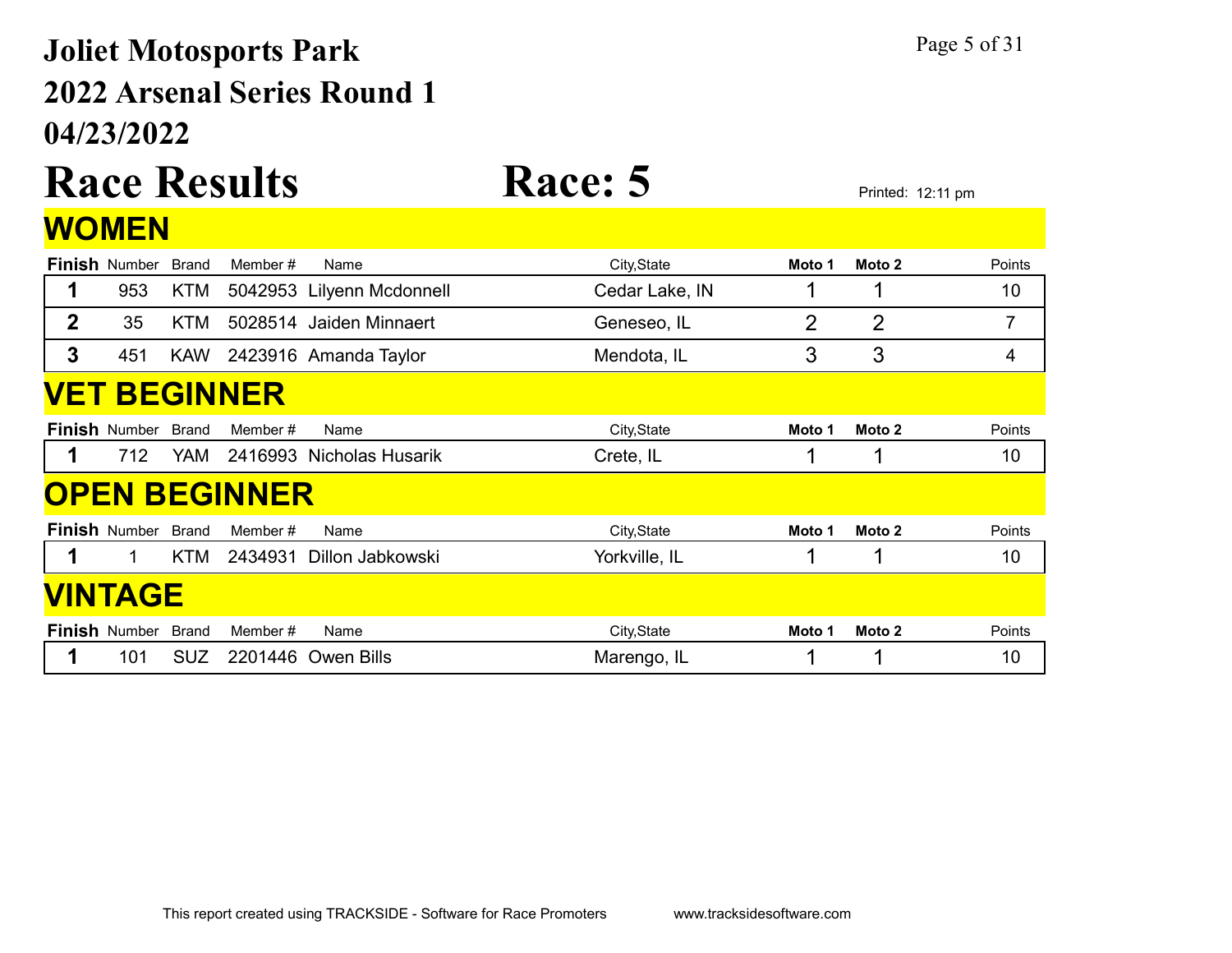## 04/23/2022 2022 Arsenal Series Round 1 Joliet Motosports Park Page 6 of 31

## Race Results Race: 6 Printed: 12:11 pm SCHOOLBOY 1 (12-17)

|            | <b>Finish Number</b> | Brand      | Member # | Name                         | City, State    | Moto 1 | Moto 2         | Points |
|------------|----------------------|------------|----------|------------------------------|----------------|--------|----------------|--------|
|            | 12                   | YAM        |          | 2201466 Nathan Bills         | Marengo, IL    |        |                | 10     |
| 2          | 127                  | <b>KTM</b> |          | 5026116 Jeremiah Wilson      | Manhattan, IL  | 2      | $\overline{2}$ |        |
| 3          | 615                  | KTM        |          | 2435642 Kendall Healy        | Yorkville, IL  |        | 3              | 4      |
|            |                      |            |          | <u>SCHOOLBOY 2 (14-17)</u>   |                |        |                |        |
|            | <b>Finish Number</b> | Brand      | Member # | Name                         | City, State    | Moto 1 | Moto 2         | Points |
|            | 71                   | <b>KTM</b> |          | 2316983 Conner Thompson      | Ogden, IL      |        |                | 10     |
| <b>DNS</b> | 177                  | YAM        |          | 5021259 Michael Chiappini Jr | Maple Park, IL |        | <b>DNS</b>     |        |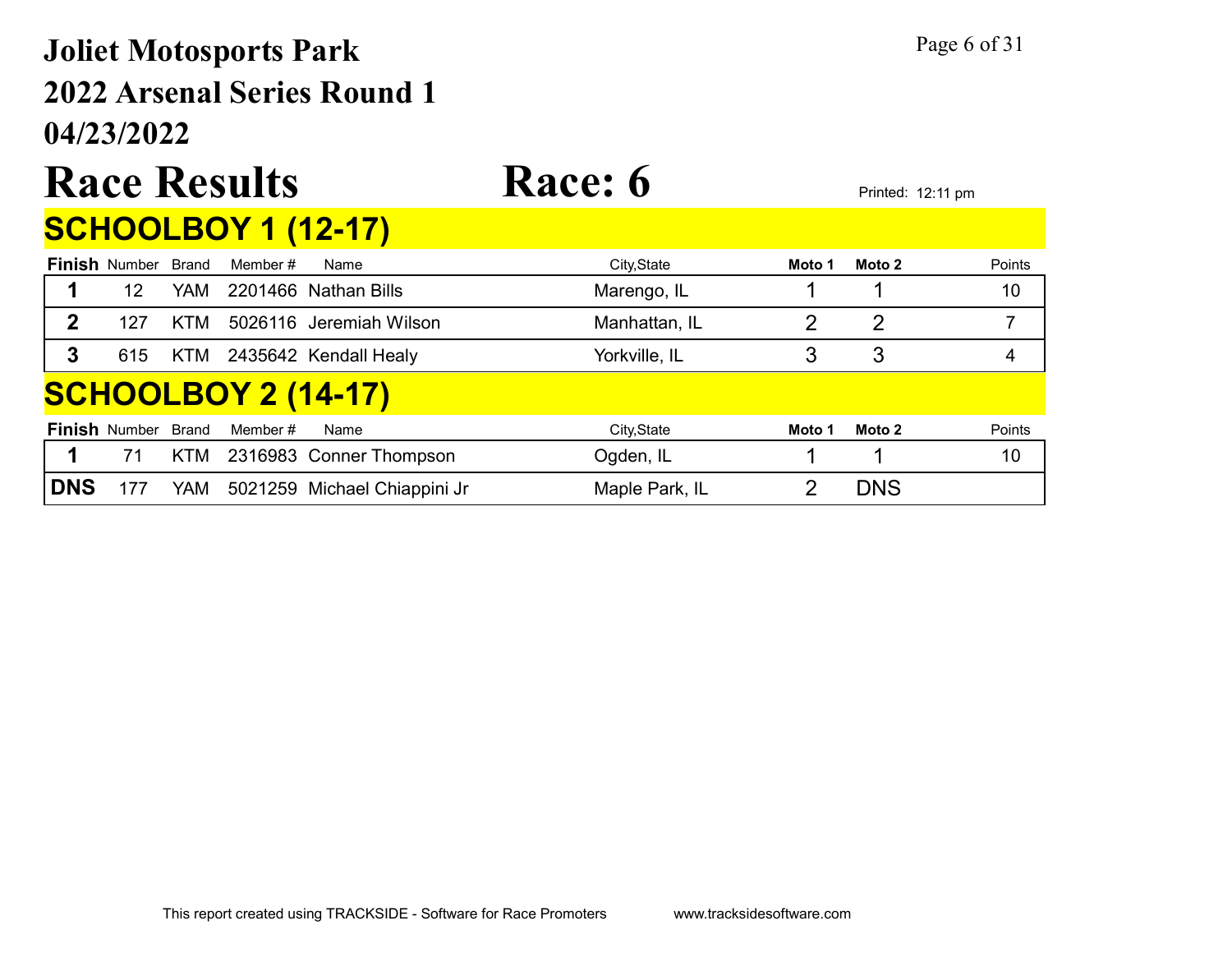## 04/23/2022 2022 Arsenal Series Round 1 Joliet Motosports Park Page 7 of 31

## Race Results Race: 7 Printed: 12:11 pm 250 C

| Points<br>20 |
|--------------|
|              |
|              |
| 16           |
| 13           |
| 11           |
| 10           |
| 9            |
| 8            |
| 7            |
| 6            |
| 5            |
| 4            |
|              |
|              |
|              |
|              |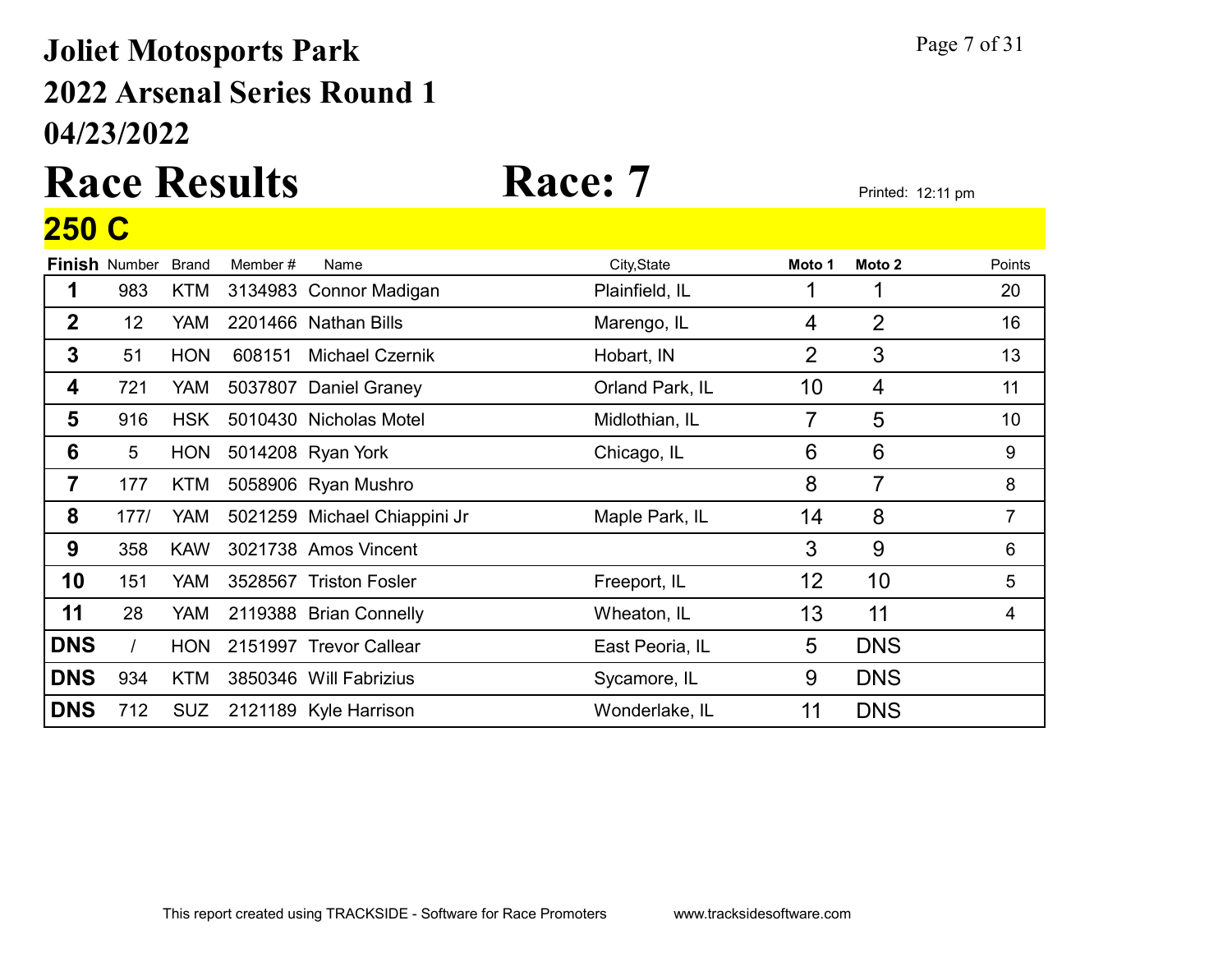## 04/23/2022 2022 Arsenal Series Round 1 Joliet Motosports Park Page 8 of 31

## Race Results Race: 8 Printed: 12:11 pm 85 OPEN (9-15)

|                | <b>Finish Number</b> | <b>Brand</b> | Member#           | Name                      | City, State    | Moto 1         | Moto 2     | Points |
|----------------|----------------------|--------------|-------------------|---------------------------|----------------|----------------|------------|--------|
| 1              | 199                  | KTM          |                   | 2239884 Braden Wereski    | Manhattan, IL  |                |            | 20     |
| $\mathbf 2$    | 426                  | KTM          |                   | 2270579 Grant Robinson    | Ottawa, IL     | 3              | 2          | 16     |
| 3              | 66                   | <b>YAM</b>   | 2236234 Jax Ellul |                           | Mokena, IL     | $\overline{2}$ | 3          | 13     |
| 4              | 122                  | <b>KTM</b>   |                   | 3277558 Hunter Morse      | Richmond, IL   | 4              | 4          | 11     |
| 5              | 412                  | <b>KTM</b>   |                   | 2270584 Eddie Martens     | Wilmington, IL | 6              | 5          | 10     |
| 6              | 414                  | <b>YAM</b>   |                   | 2353066 Nicholas Brookman | Braidwood, IL  | 8              | 6          | 9      |
| $\overline{7}$ | 27                   | KTM          |                   | 2190608 Jayden Adams      | Muskego, WI    | 7              | 7          | 8      |
| 8              | 33                   | <b>KAW</b>   |                   | 2246304 James Fergelec    | Morris, IL     | 9              | 8          | 7      |
| 9              | 614                  | <b>KAW</b>   |                   | 5024327 Landon Brandt     | Sheffield, IL  | 5              | 9          | 6      |
| 10             | 93                   | <b>KAW</b>   |                   | 3506673 Joshua Gritter    | Beecher, IL    | 10             | 10         | 5      |
| <b>DNS</b>     | 626                  | <b>KAW</b>   |                   | 2437300 Shane Garber      | Romeoville, IL | 11             | <b>DNS</b> |        |
| <b>DNS</b>     | 322                  | <b>KTM</b>   |                   | 5027991 Cutter Riebe      | Ottawa, IL     | <b>DNS</b>     | <b>DNS</b> |        |
| <b>DNS</b>     | 99                   | YAM          |                   | 2406733 Dominik Youngren  | New Lenox, IL  | <b>DNS</b>     | <b>DNS</b> |        |
|                |                      |              |                   |                           |                |                |            |        |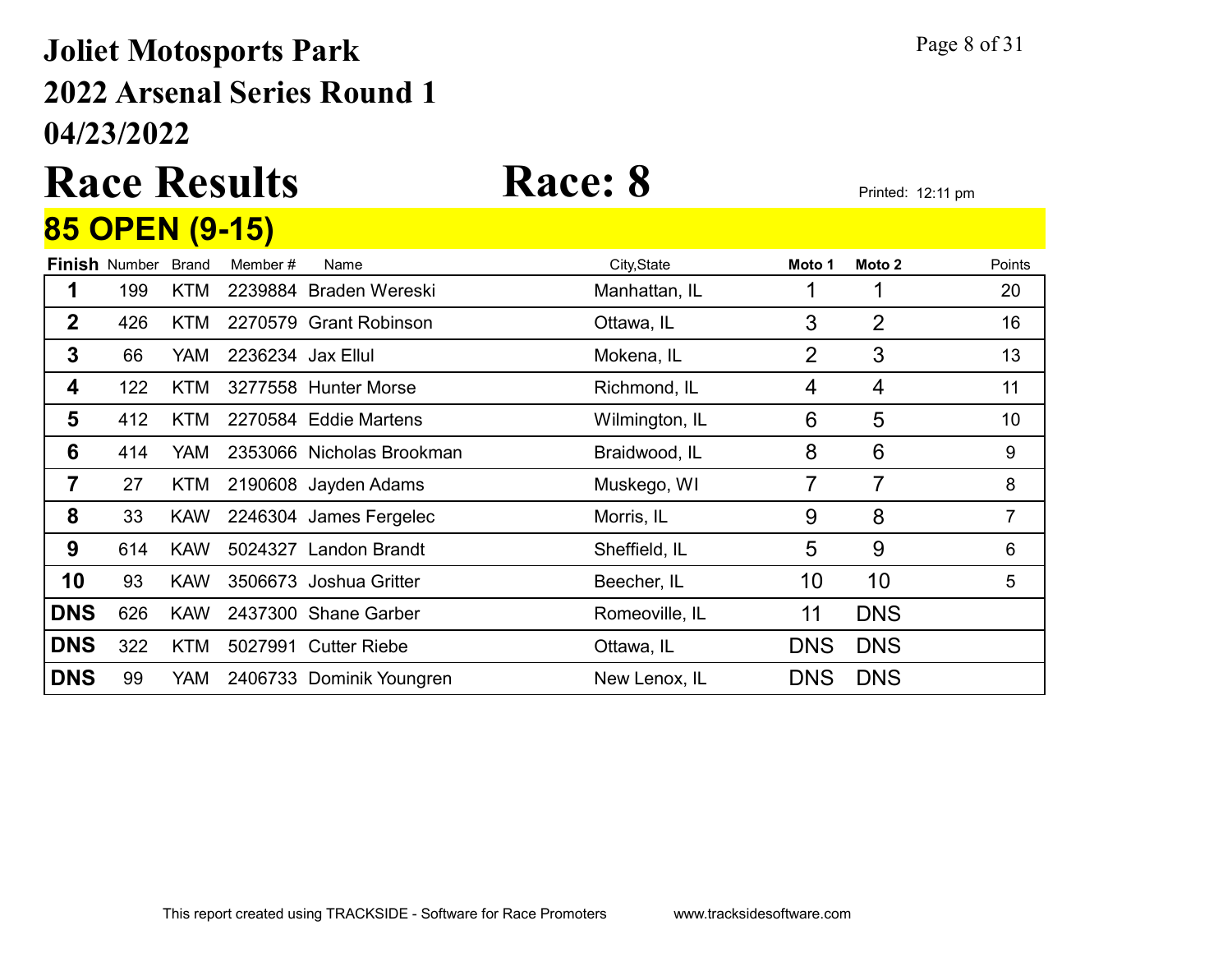## 04/23/2022 2022 Arsenal Series Round 1 Joliet Motosports Park Page 9 of 31

## Race Results Race: 9 250 B

|              | <b>Finish Number</b> | <b>Brand</b> | Member # | Name                   | City, State     | Moto 1 | Moto 2         | Points |
|--------------|----------------------|--------------|----------|------------------------|-----------------|--------|----------------|--------|
|              | 47                   | <b>KTM</b>   | 591116   | <b>Gavin Hawks</b>     | Wilmington, IL  |        |                | 10     |
| $\mathbf{2}$ | 86                   | <b>KAW</b>   |          | 5019690 Ayrton Wrobel  |                 | 2      | $\overline{2}$ | 7      |
| <b>30+BC</b> |                      |              |          |                        |                 |        |                |        |
|              | <b>Finish Number</b> | <b>Brand</b> | Member # | Name                   | City, State     | Moto 1 | Moto 2         | Points |
|              | 815                  | SUZ.         |          | 2012133 Brandon Larson | Joliet, IL      |        |                | 20     |
| $\mathbf 2$  | 70                   | <b>YAM</b>   |          | 2678675 Brent Johnson  | Sycamore, IL    | 2      | $\overline{2}$ | 16     |
| 3            | 87                   | <b>HON</b>   |          | 1031999 Greg Swanson   | Bloomington, IL | 3      | 3              | 13     |
| 4            | 716                  | <b>YAM</b>   |          | 3827816 Dan Loveless   | Dewitt, IL      | 6      | 4              | 11     |
| 5            | 417                  | <b>YAM</b>   |          | 5057519 Shane Billman  | Milton, WI      | 4      | 5              | 10     |
| 6            | 183                  | <b>KAW</b>   | 3192971  | Jared Uthe             | Wilmington, IL  | 5      | 6              | 9      |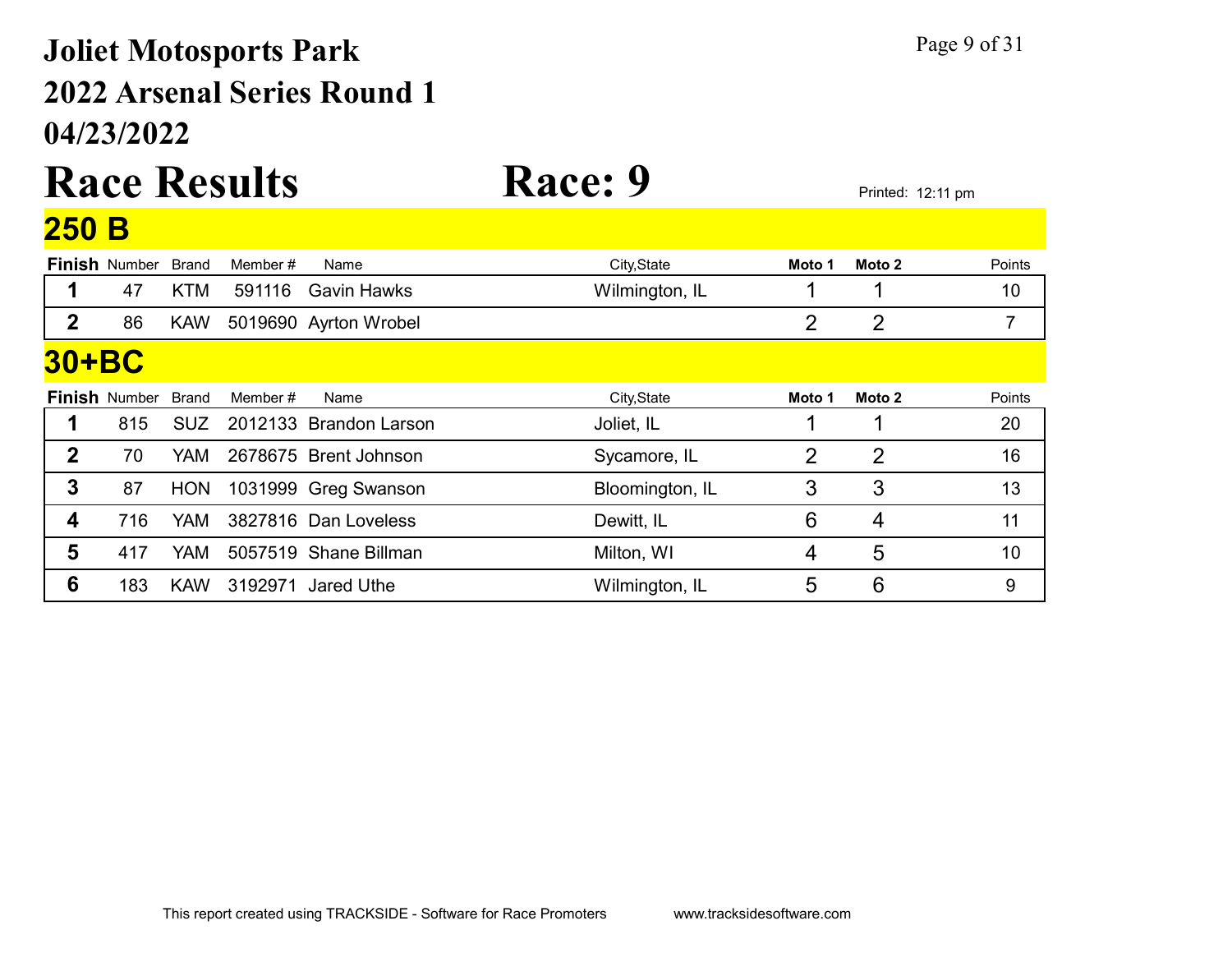## 04/23/2022 2022 Arsenal Series Round 1 Joliet Motosports Park Page 10 of 31

## Race Results Race: 10 Printed: 12:11 pm 65 OPEN (7-11)

|             | <b>Finish Number</b> | <b>Brand</b> | Member# | Name                      | City, State     | Moto 1         | Moto 2            | Points         |
|-------------|----------------------|--------------|---------|---------------------------|-----------------|----------------|-------------------|----------------|
| 1           | 309                  | <b>HSK</b>   |         | 2289725 Cole Johler       | Des Plaines, IL |                | 1                 | 20             |
| $\mathbf 2$ | 812                  | <b>YAM</b>   |         | 2400179 Jesse James Jr.   | Streator, IL    | 4              | $\overline{2}$    | 16             |
| 3           | 817                  | <b>KTM</b>   |         | 2289794 Leland Anderson   | Bradley, IL     | 5              | 3                 | 13             |
| 4           | 411                  | YAM          |         | 2400108 Noah Billman      | Milton, WI      | $\overline{2}$ | 4                 | 11             |
| 5           | 717                  | YAM          |         | 2400107 Alyjah Billman    | Milton, WI      | 7              | 5                 | 10             |
| 6           | 451                  | <b>KTM</b>   |         | 5015992 Ethan Escatel     | Mendota, IL     | 3              | 6                 | $9\,$          |
| 7           | 33                   | <b>KTM</b>   |         | 3563060 Cole Stalker      | Ottawa, IL      | 8              | 7                 | 8              |
| 8           | 811                  | <b>KTM</b>   |         | 2406686 Nikko Husarik     | Crete, IL       | 9              | 8                 | $\overline{7}$ |
| 9           | 114                  | <b>KTM</b>   |         | 2399883 Dawson Chellino   | Lockport, IL    | 6              | 9                 | 6              |
| 10          | 56                   | <b>KTM</b>   |         | 5053740 Max Soti          | Plano, IL       | 11             | 10                | 5              |
| 11          | 128                  | <b>KAW</b>   |         | 5049595 Camden Schick     | Rock Falls, IL  | 10             | 11                | 4              |
| 12          | 54                   | <b>HSK</b>   |         | 3318424 Lincoln Paxton    | Kewanee, IL     | 13             | 12                | 3              |
| <b>DNF</b>  | 199                  | <b>KTM</b>   |         | 2276658 Ryder Salas       | Bristol, IL     | 12             | <b>DNF</b>        | $\overline{2}$ |
|             | <b>GIRLS (8-13)</b>  |              |         |                           |                 |                |                   |                |
|             | <b>Finish Number</b> | <b>Brand</b> | Member# | Name                      | City, State     | Moto 1         | Moto <sub>2</sub> | Points         |
| 1           | 953                  | <b>KTM</b>   |         | 5042953 Lilyenn Mcdonnell | Cedar Lake, IN  |                |                   | 10             |
| $\mathbf 2$ | 103                  | <b>KAW</b>   |         | 5028514 Jaiden Minnaert   | Geneseo, IL     | 3              | $\overline{2}$    | $\overline{7}$ |
| 3           | 99                   | <b>KAW</b>   |         | 3284466 Mallie Arnold     | Algonquin, IL   | $\overline{2}$ | 3                 | 4              |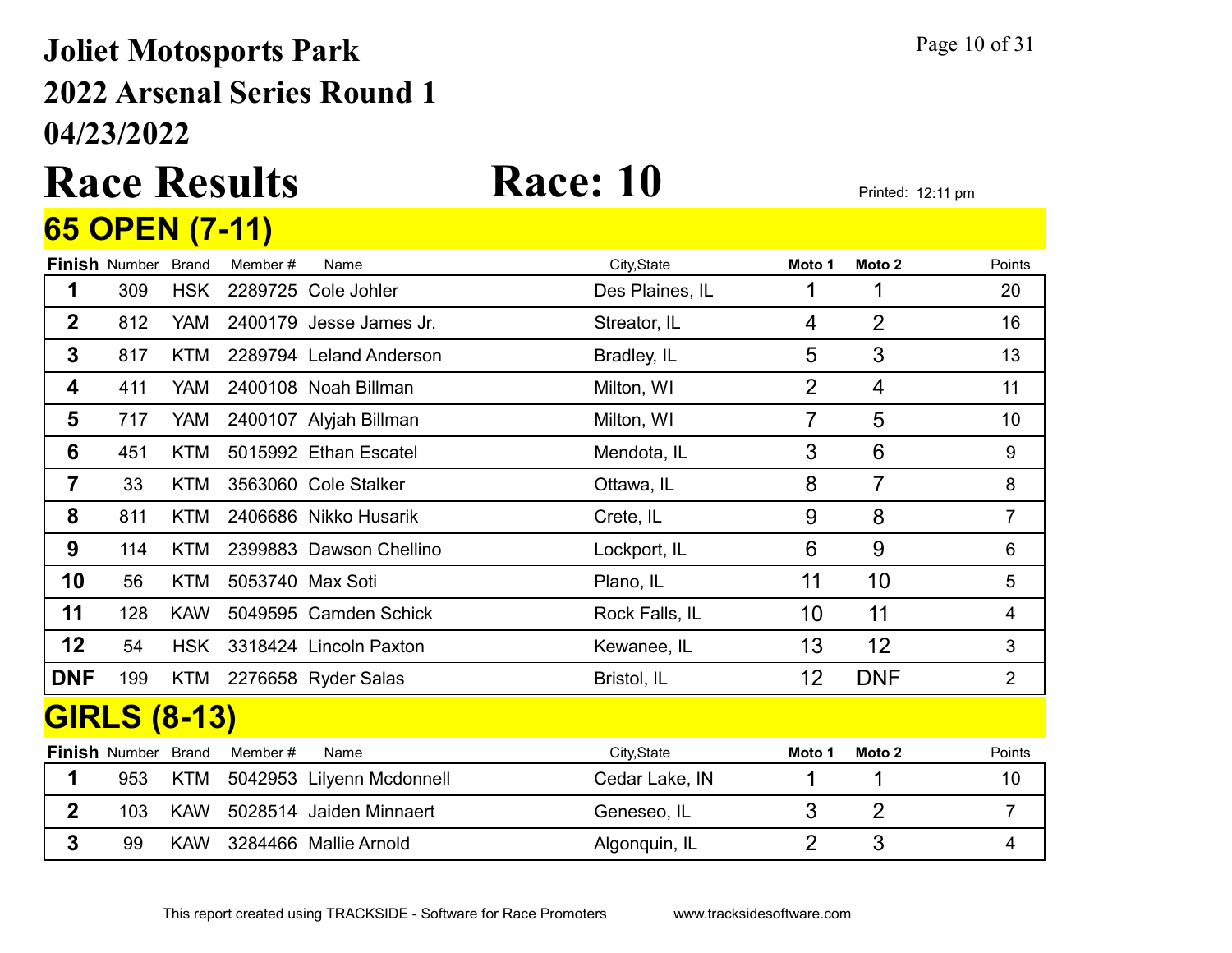## 04/23/2022 2022 Arsenal Series Round 1 Joliet Motosports Park Page 11 of 31

### Race Results Race: 11 85 BEG (9-15)

|             | <u>UV PLV (V IV)</u>       |            |          |                         |                   |            |            |        |
|-------------|----------------------------|------------|----------|-------------------------|-------------------|------------|------------|--------|
|             | <b>Finish Number Brand</b> |            | Member # | Name                    | City, State       | Moto 1     | Moto 2     | Points |
|             | 33                         | <b>KAW</b> |          | 2246304 James Fergelec  | Morris, IL        |            |            | 20     |
| $\mathbf 2$ | 515                        | YAM        |          | 5046955 Tyler Crockett  | Coal City, IL     |            | 2          | 16     |
| 3           | 812                        | YAM.       |          | 2400179 Jesse James Jr. | Streator, IL      | <b>DNS</b> | 3          | 13     |
|             | 709                        | <b>KAW</b> |          | 5049472 Case Coghill    | Chillicothe, IL   |            | 4          | 11     |
| 5           | 127                        | YAM        |          | 2434928 Joey Mordaunt   | Downers Grove, IL | 3          | 5          | 10     |
| <b>DNS</b>  | 626                        | <b>KAW</b> |          | 2437300 Shane Garber    | Romeoville, IL    | ხ          | <b>DNS</b> |        |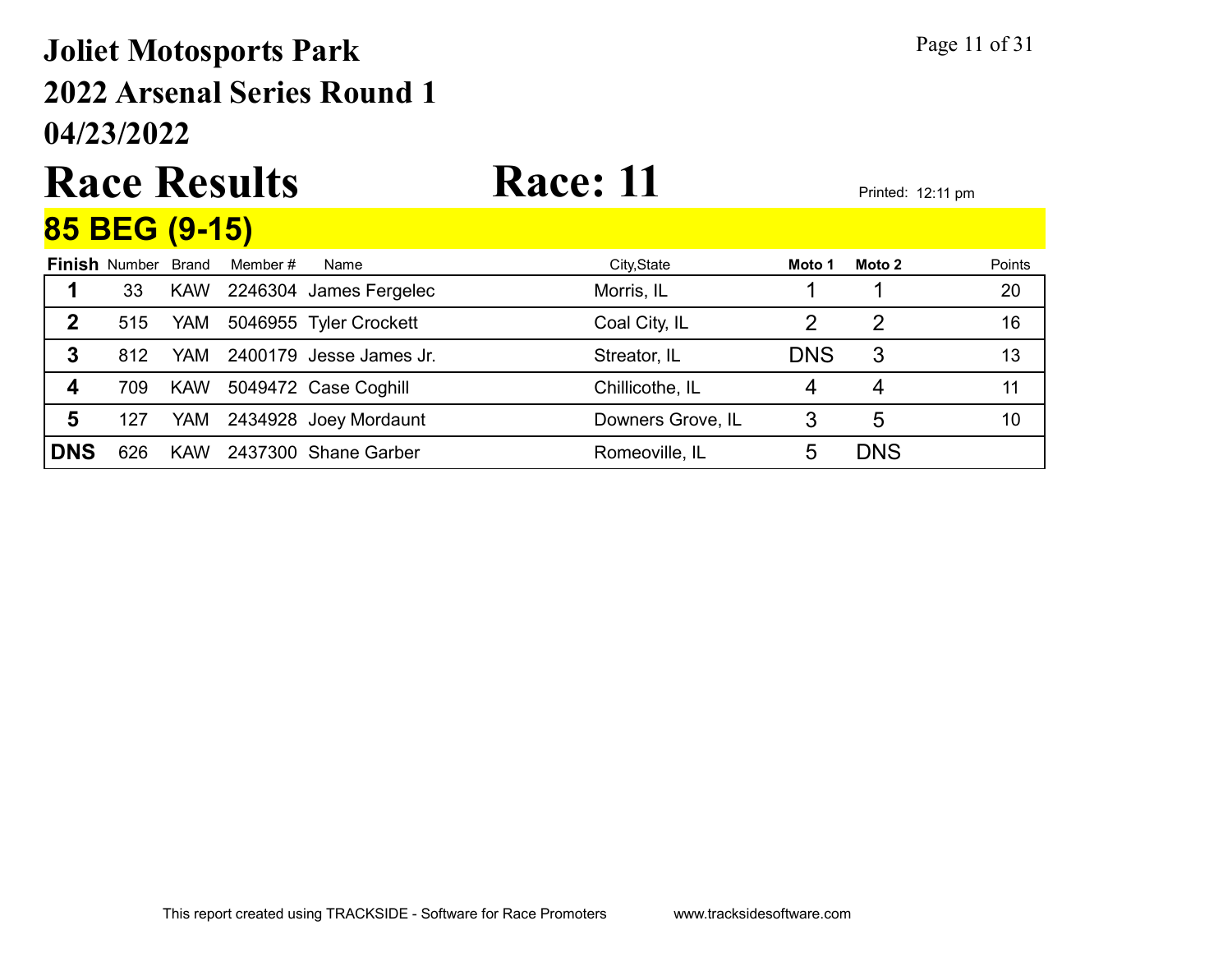## 04/23/2022 2022 Arsenal Series Round 1 Joliet Motosports Park Page 12 of 31

# Race Results Race: 12

# 50cc SX OPEN (4-8)

|   | <b>Finish Number Brand</b> |      | Member # | Name                         | City, State    | Moto 1 | Moto 2 | Points |
|---|----------------------------|------|----------|------------------------------|----------------|--------|--------|--------|
|   | 514                        |      |          | COB 5074514 Zeyden Lawson    | Dekalb, IL     |        |        | 20     |
| 2 | 726.                       |      |          | KTM 5025624 Braxton Grayling | Braidwood, IL  |        |        | 16     |
|   | 317                        | COB. |          | 5053266 Hunter Cullom        | Cary, IL       |        |        | 13     |
|   | 5                          |      |          | KTM 2424053 Paxton Neill     | Sandwich, IL   |        |        |        |
| 5 | 615                        | COB  |          | 5020501 Chase Perry          | Richmond, IL   |        | 5      | 10     |
|   | x                          | COB  |          | 2420126 Anthony Jobbe        | Cedar Lake, IN |        | 6      |        |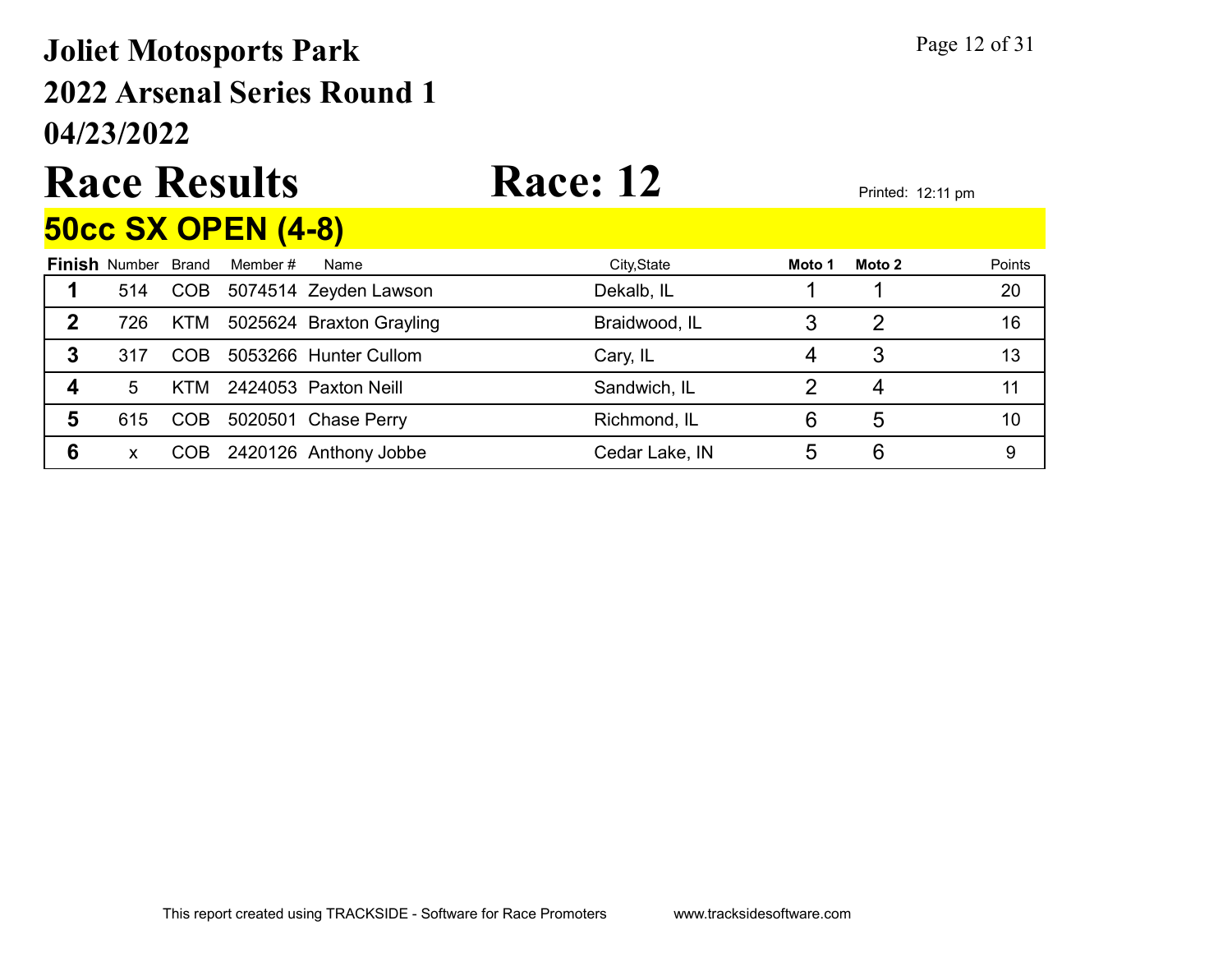## 04/23/2022 2022 Arsenal Series Round 1 Joliet Motosports Park Page 13 of 31

## Race Results Race: 13 Printed: 12:11 pm 65 SR (10-11)

|                  | <b>Finish Number</b> | Brand      | Member # | Name                    | City, State     | Moto 1 | Moto 2         | Points |
|------------------|----------------------|------------|----------|-------------------------|-----------------|--------|----------------|--------|
|                  | 309                  | <b>HSK</b> |          | 2289725 Cole Johler     | Des Plaines, IL |        |                | 20     |
| $\mathbf 2$      | 199                  |            |          | KTM 2276658 Ryder Salas | Bristol, IL     | 2      | $\overline{2}$ | 16     |
| 3                | 411                  | YAM        |          | 2400108 Noah Billman    | Milton, WI      | 3      | 3              | 13     |
| $\boldsymbol{4}$ | 812                  | <b>YAM</b> |          | 2400179 Jesse James Jr. | Streator, IL    | 4      | 4              | 11     |
| 5                | 451                  | KTM.       |          | 5015992 Ethan Escatel   | Mendota, IL     | 5      | 5              | 10     |
| 6                | 717                  | YAM        |          | 2400107 Alyjah Billman  | Milton, WI      | 6      | 6              | 9      |
|                  | 33                   | KTM        |          | 3563060 Cole Stalker    | Ottawa, IL      |        |                | 8      |
| 8                | 811                  | KTM        |          | 2406686 Nikko Husarik   | Crete, IL       | 8      | 8              |        |
| 9                | 111                  | KTM.       |          | 2364886 William Neill   | Sandwich, IL    | 9      | 9              | 6      |
| 10               | 625                  | <b>KAW</b> |          | 3134494 Gage Buckley    | Romeoville, IL  | 10     | 10             | 5      |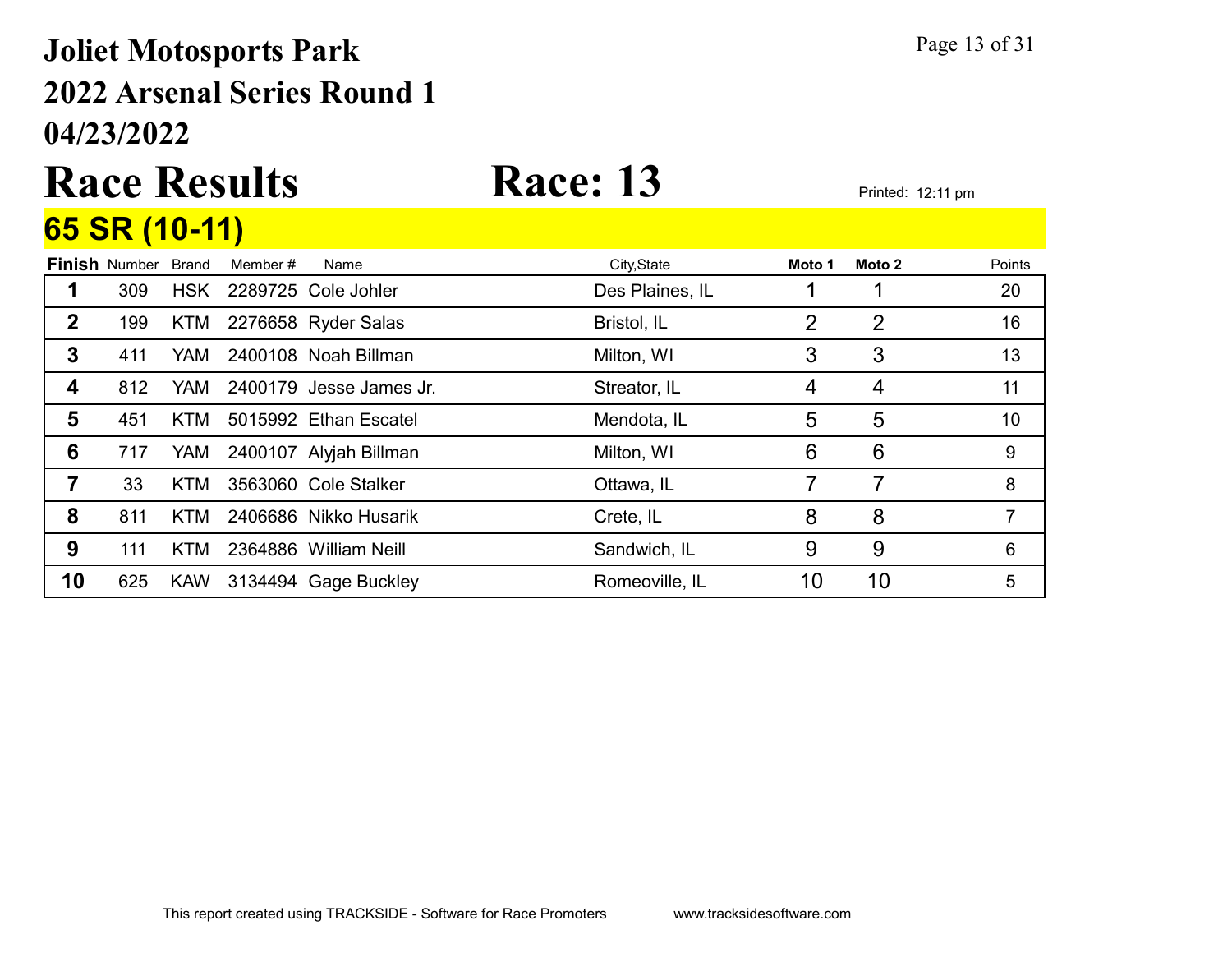## 04/23/2022 2022 Arsenal Series Round 1 Joliet Motosports Park Page 14 of 31

## Race Results Race: 14 Printed: 12:11 pm **OPEN C**

|                  | <b>Finish Number</b> | <b>Brand</b> | Member # | Name                         | City, State     | Moto 1     | Moto 2         | Points |
|------------------|----------------------|--------------|----------|------------------------------|-----------------|------------|----------------|--------|
| 1                | 983                  | <b>KTM</b>   |          | 3134983 Connor Madigan       | Plainfield, IL  |            | 1              | 20     |
| $\mathbf{2}$     | 545                  | <b>YAM</b>   |          | 2434915 Daniel Alexander     | Joliet, IL      | 3          | $\overline{2}$ | 16     |
| $\boldsymbol{3}$ | 51                   | <b>HON</b>   | 608151   | <b>Michael Czernik</b>       | Hobart, IN      | 2          | 3              | 13     |
| 4                | 358                  | <b>KAW</b>   |          | 3021738 Amos Vincent         |                 | 9          | 4              | 11     |
| 5                | 177                  | <b>YAM</b>   |          | 5021259 Michael Chiappini Jr | Maple Park, IL  |            | 5              | 10     |
| 6                | 30                   | <b>HON</b>   |          | 2420127 Shawn Thompson       | Ottawa, IL      | 6          | 6              | 9      |
| 7                | 5                    | <b>HON</b>   |          | 5014208 Ryan York            | Chicago, IL     | 5          | 7              | 8      |
| 8                | 151                  | <b>YAM</b>   |          | 3528567 Triston Fosler       | Freeport, IL    | 8          | 8              | 7      |
| <b>DNS</b>       |                      | <b>HON</b>   |          | 2151997 Trevor Callear       | East Peoria, IL | 4          | <b>DNS</b>     |        |
| <b>DNS</b>       | 934                  | <b>KTM</b>   |          | 3850346 Will Fabrizius       | Sycamore, IL    | 10         | <b>DNS</b>     |        |
| <b>DNS</b>       | 85                   | <b>HSK</b>   |          | 2717438 Steven Bickett       | Sublette, IL    | <b>DNS</b> | <b>DNS</b>     |        |
| <b>DNS</b>       | 712                  | SUZ.         |          | 2121189 Kyle Harrison        | Wonderlake, IL  | <b>DNS</b> | <b>DNS</b>     |        |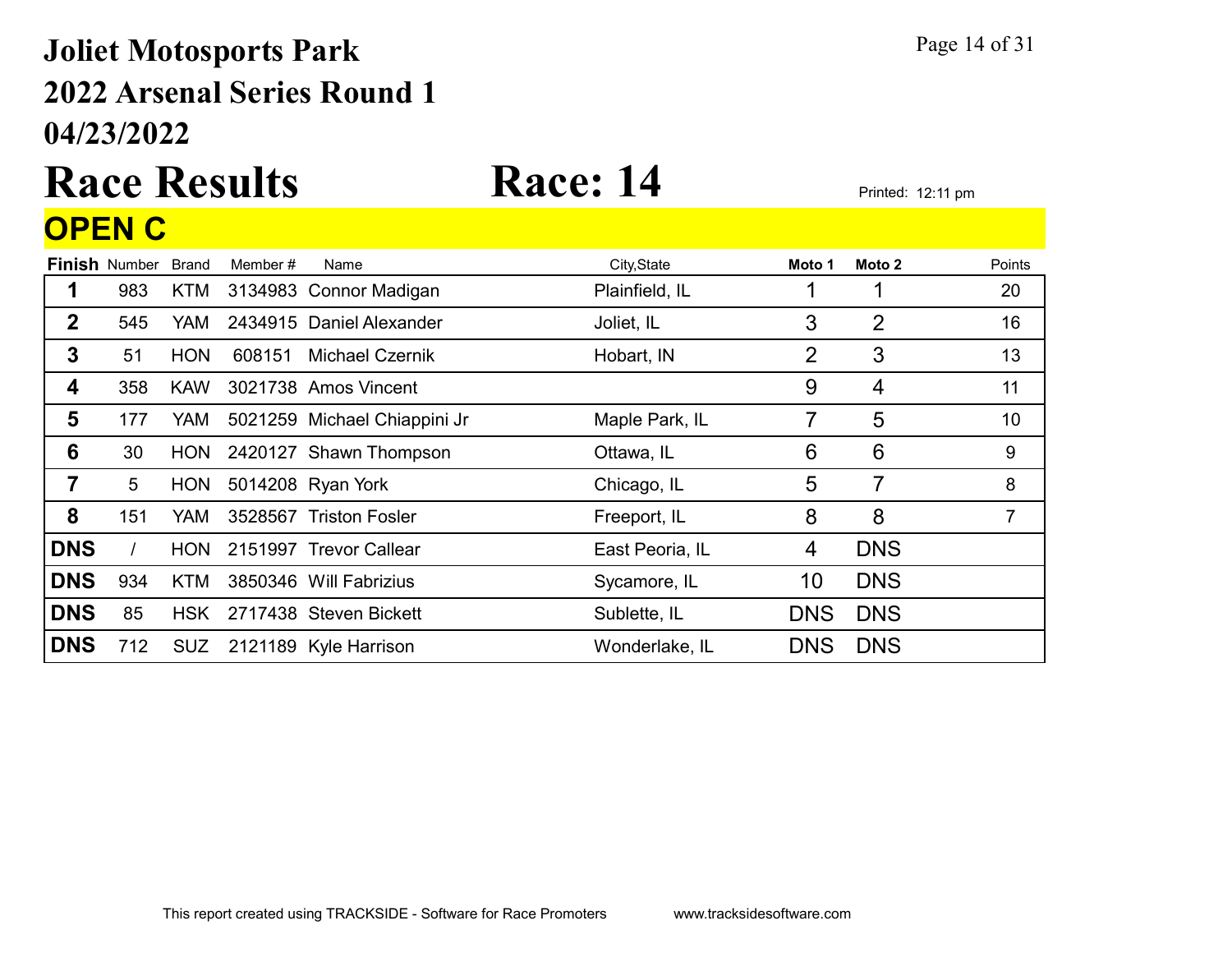## 04/23/2022 2022 Arsenal Series Round 1 Joliet Motosports Park Page 15 of 31

# Race Results Race: 15 Printed: 12:11 pm

### 50 JR (4-6)

| <b>Finish Number Brand</b> |     | Member # | Name                      | City, State     | Moto 1 | Moto 2 | Points |
|----------------------------|-----|----------|---------------------------|-----------------|--------|--------|--------|
| 194                        |     |          | COB 2396741 Fynn Johnson  | Lake Geneva, WI |        |        | 10     |
| 615                        |     |          | COB 5020501 Chase Perry   | Richmond, IL    |        |        |        |
|                            |     |          | COB 2420126 Anthony Jobbe | Cedar Lake, IN  |        |        |        |
| 398                        | COB |          | 5053398 Carmen Manno Jr.  | Maple Park, IL  |        |        |        |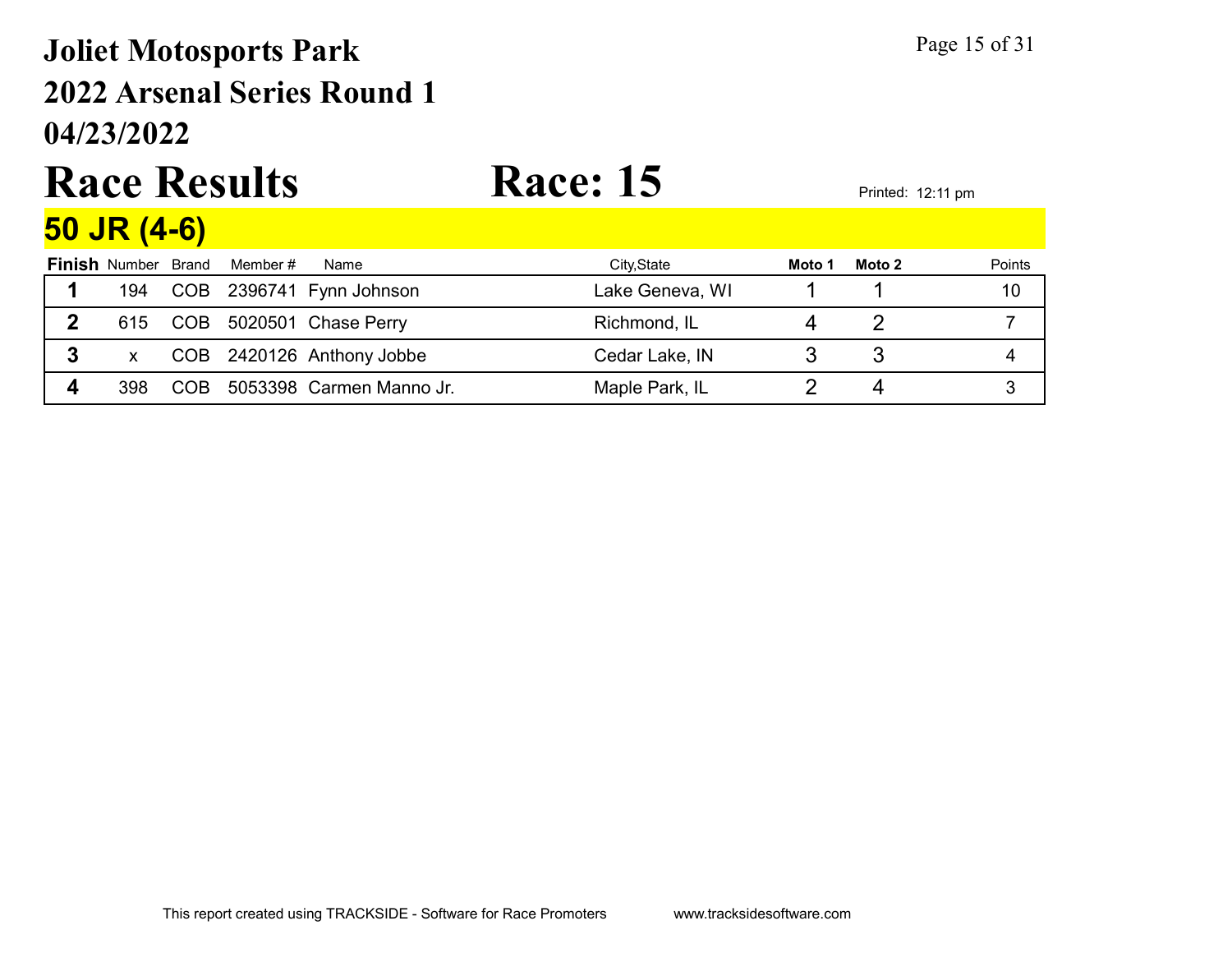## 04/23/2022 2022 Arsenal Series Round 1 Joliet Motosports Park Page 16 of 31

### Race Results Race: 16 Printed: 12:11 pm 50 SR (7-8)

|     |            | Member #                                                                                         | Name | City, State                                                                                                                                                                | Moto 1 | Moto 2         | Points |
|-----|------------|--------------------------------------------------------------------------------------------------|------|----------------------------------------------------------------------------------------------------------------------------------------------------------------------------|--------|----------------|--------|
| 514 |            |                                                                                                  |      | Dekalb, IL                                                                                                                                                                 |        |                | 20     |
| 731 |            |                                                                                                  |      | Mokena, IL                                                                                                                                                                 | 5      | $\overline{2}$ | 16     |
| 313 |            |                                                                                                  |      | Heyworth, IL                                                                                                                                                               |        | 3              | 13     |
| 317 |            |                                                                                                  |      | Cary, IL                                                                                                                                                                   | 4      | 4              | 11     |
| 352 |            |                                                                                                  |      | Loves Park, IL                                                                                                                                                             | 2      | 5              | 10     |
| 713 |            | 5020361                                                                                          |      | <b>Buffalo Grove, IL</b>                                                                                                                                                   |        | 6              | 9      |
| 22  | <b>COB</b> |                                                                                                  |      | Bonfield, IL                                                                                                                                                               | 6      | <b>DNS</b>     |        |
|     |            | <b>Finish Number Brand</b><br><b>COB</b><br>KTM<br><b>COB</b><br><b>COB</b><br><b>COB</b><br>KTM |      | 5074514 Zeyden Lawson<br>2420637 Cayden Mathews<br>5035543 Kalan Burton<br>5053266 Hunter Cullom<br>3961806 Finn Mccabe<br><b>Michael Carroll</b><br>5022247 Kenedi Hinich |        |                |        |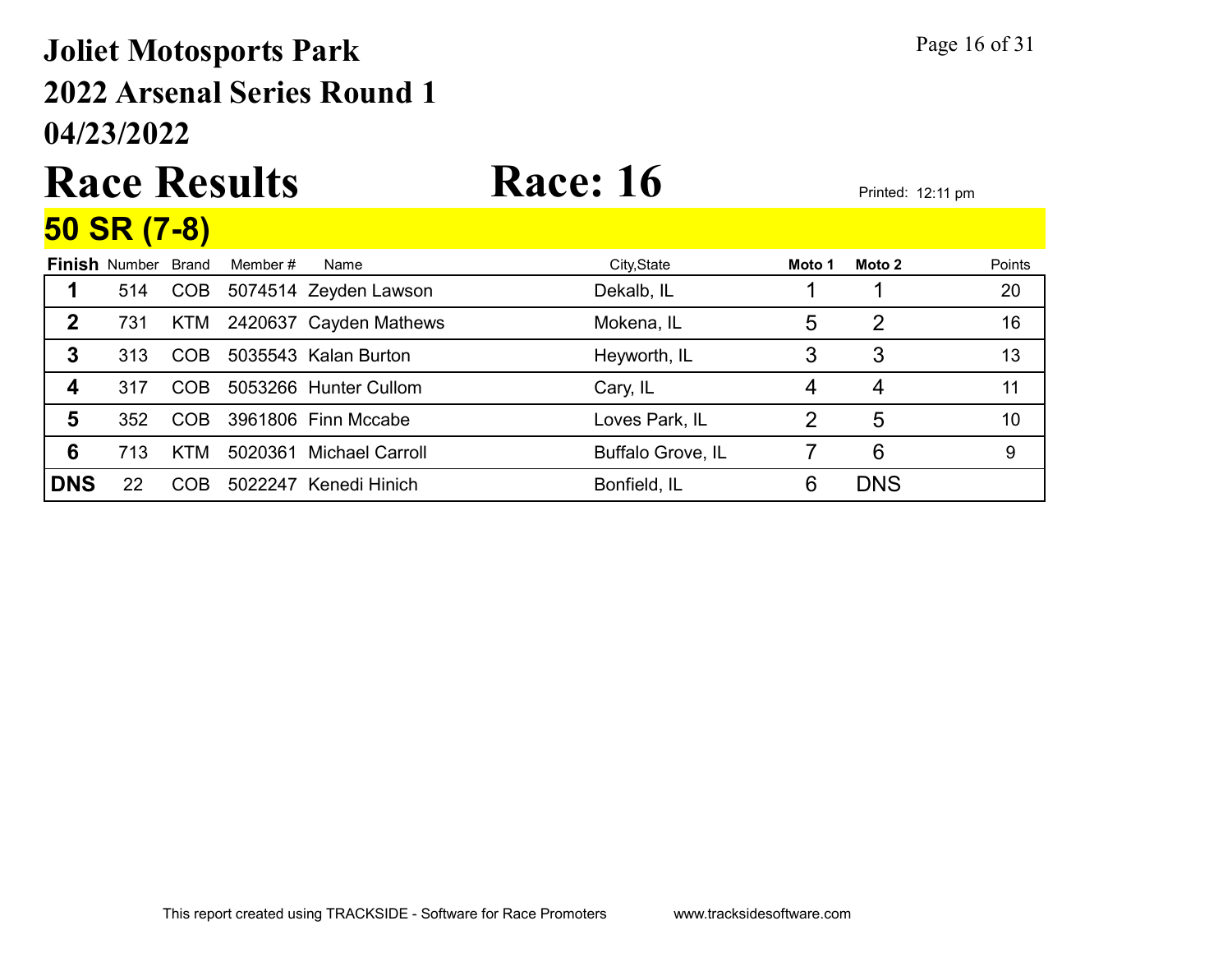## 04/23/2022 2022 Arsenal Series Round 1 Joliet Motosports Park Page 17 of 31

# Race Results Race: 17 Printed: 12:11 pm

## 50 ELECTRIC (4-8)

|            | <b>Finish Number Brand</b> |     | Member # | Name                     | City, State              | Moto 1 | Moto 2     | Points |
|------------|----------------------------|-----|----------|--------------------------|--------------------------|--------|------------|--------|
|            | 194                        |     |          | KTM 2396741 Fynn Johnson | Lake Geneva, WI          |        |            | 10     |
|            | 713                        | KTM |          | 5020361 Michael Carroll  | <b>Buffalo Grove, IL</b> |        |            |        |
|            | 22/                        | Unk |          | 2399881 Hudson Hinich    | Bonfield, IL             |        |            |        |
| <b>DNS</b> | 22                         | Unk |          | 5022247 Kenedi Hinich    | Bonfield, IL             |        | <b>DNS</b> |        |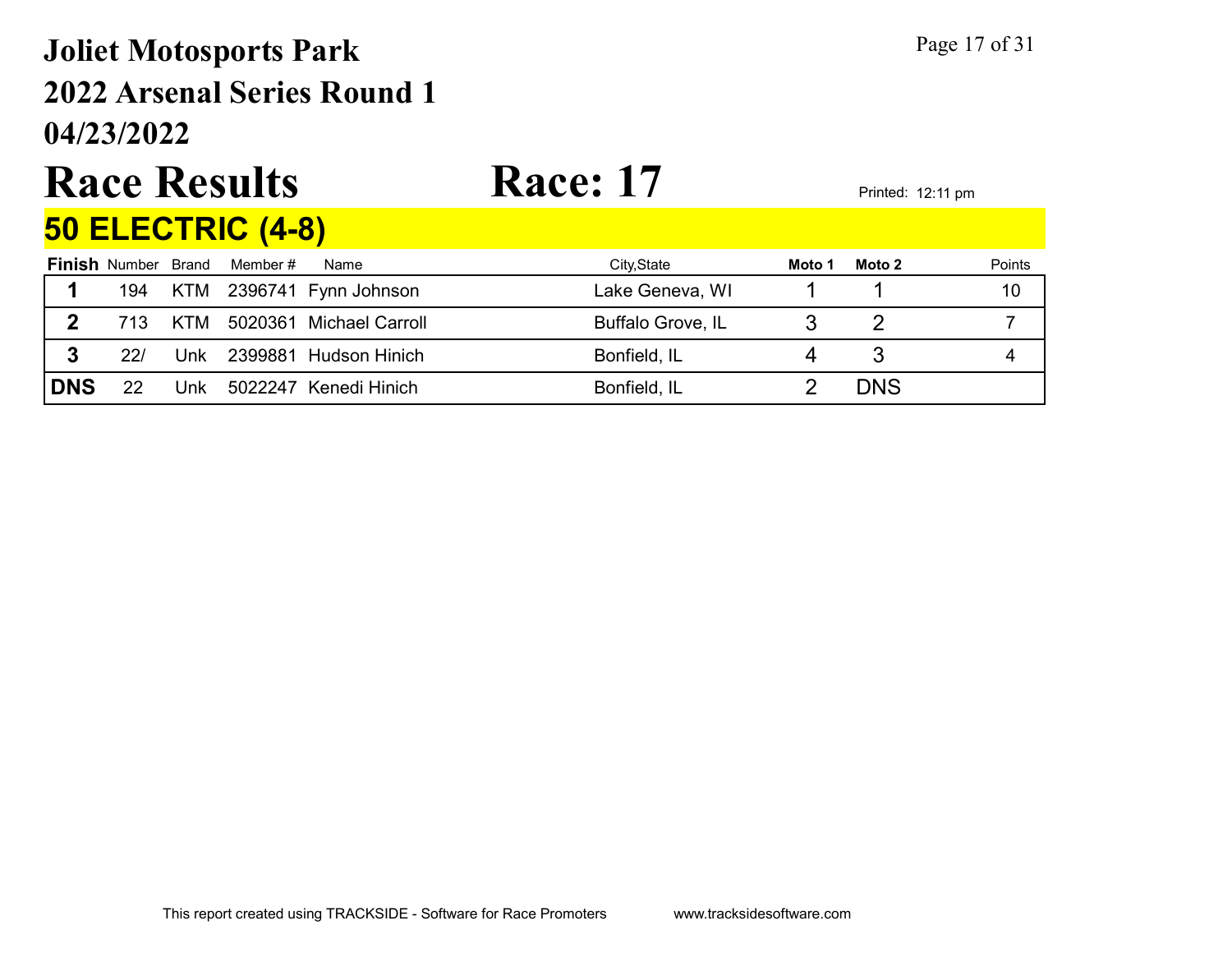## 04/23/2022 2022 Arsenal Series Round 1 Joliet Motosports Park Page 18 of 31

# Race Results Race: 18 Printed: 12:11 pm

| 65 JR (7-9) |  |
|-------------|--|
|-------------|--|

|            | <b>Finish Number Brand</b> |            | Member #<br>Name        | City, State  | Moto 1     | Moto 2     | Points |
|------------|----------------------------|------------|-------------------------|--------------|------------|------------|--------|
|            | 817                        | <b>KTM</b> | 2289794 Leland Anderson | Bradley, IL  |            |            | 10     |
| 2          | 54                         | <b>HSK</b> | 3318424 Lincoln Paxton  | Kewanee, IL  |            |            |        |
| 3          | 56                         | <b>KTM</b> | 5053740 Max Soti        | Plano, IL    |            |            |        |
| <b>DNS</b> | 114                        | KTM        | 2399883 Dawson Chellino | Lockport, IL |            | <b>DNS</b> |        |
| <b>DNS</b> | 12                         | KTM        | 2427911 Casen Bristol   | Ottawa, IL   | <b>DNS</b> | <b>DNS</b> |        |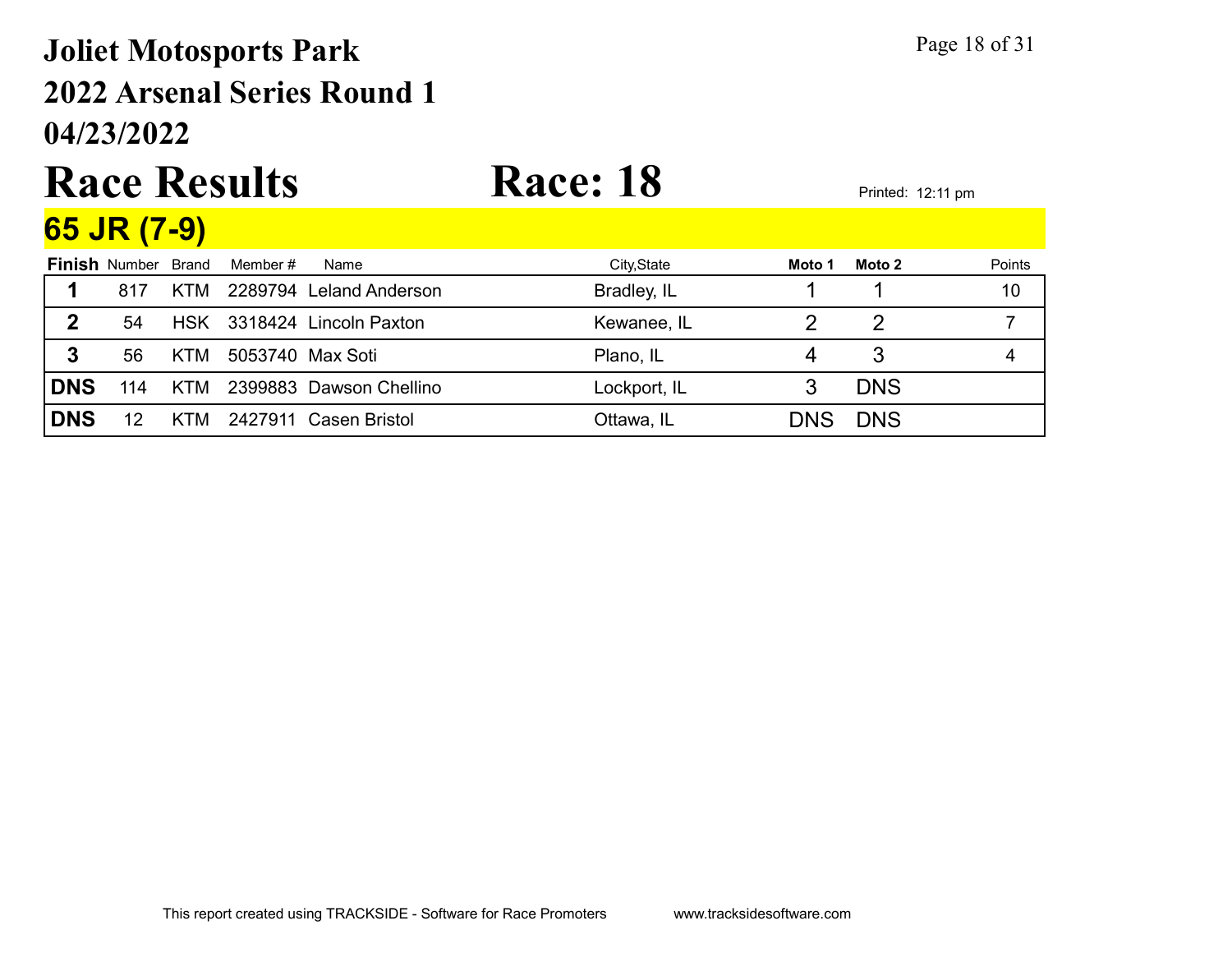## 04/23/2022 2022 Arsenal Series Round 1 Joliet Motosports Park Page 19 of 31

## Race Results Race: 19 Printed: 12:11 pm 65 BEG (7-11)

|             |                      | $\mathbf{v}$ |          |                          |                 |            |                |        |
|-------------|----------------------|--------------|----------|--------------------------|-----------------|------------|----------------|--------|
|             | <b>Finish Number</b> | <b>Brand</b> | Member # | Name                     | City, State     | Moto 1     | Moto 2         | Points |
|             | 128                  | <b>KAW</b>   |          | 5049595 Camden Schick    | Rock Falls, IL  | 2          |                | 20     |
| $\mathbf 2$ | 914                  | KTM          |          | 2406706 Bram Eagan       | Manhattan, IL   | <b>DNS</b> | $\overline{2}$ | 16     |
| 3           | 10                   | <b>KTM</b>   |          | 2420122 Aiden Tipton     | Fairbury, IL    |            | 3              | 13     |
| 4           | 22                   | COB          |          | 2260423 Deegan Swanson   | Heyworth, IL    | 3          | 4              | 11     |
| 5           | 541                  | YAM          |          | 2434886 Ian Slager       | Monee, IL       | <b>DNF</b> | 5              | 10     |
| 6           | 726                  | <b>KAW</b>   |          | 5025624 Braxton Grayling | Braidwood, IL   | 4          | 6              | 9      |
| 7           | 321                  | <b>KTM</b>   |          | 5046954 Collin Crockett  | Coal City, IL   | 5          | 7              | 8      |
| 8           | 721                  | <b>KAW</b>   |          | 5041575 Nevaeh Minnis    | Plano, IL       | <b>DNS</b> | 8              | 7      |
| 9           | 120                  | YAM          |          | 2427843 Kaylee Huffman   | Bloomington, IL | <b>DNS</b> | 9              | 6      |
| <b>DNS</b>  | 525                  | SUZ.         |          | 2420125 Gabriel Navarro  | Romeoville, IL  | <b>DNS</b> | <b>DNS</b>     |        |
| <b>DNS</b>  | 352                  | <b>HSK</b>   |          | 3961806 Finn Mccabe      | Loves Park, IL  | <b>DNS</b> | <b>DNS</b>     |        |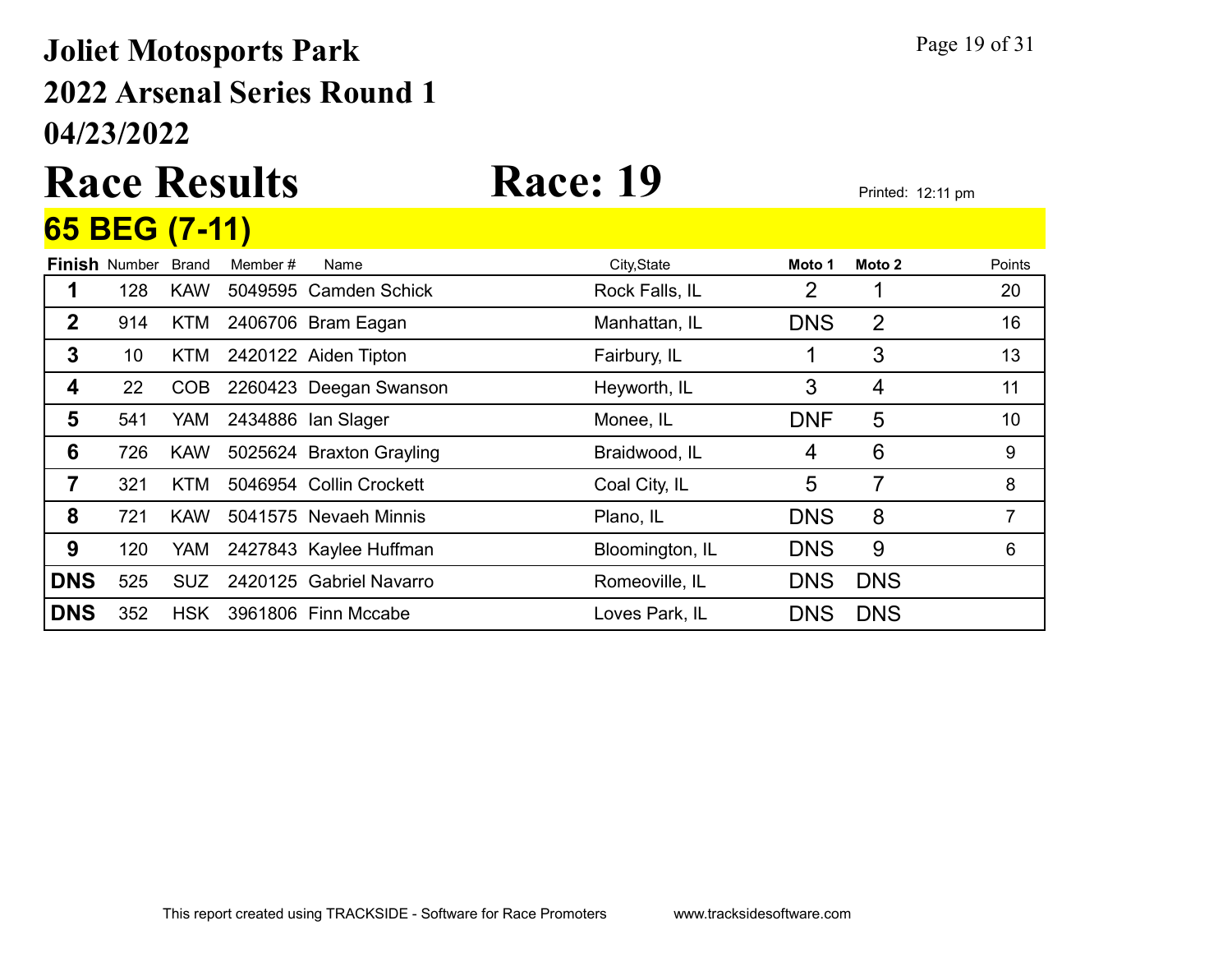## 04/23/2022 2022 Arsenal Series Round 1 Joliet Motosports Park Page 20 of 31

### Race Results Race: 20 Printed: 12:11 pm **85 ID (0.44)**

|            | <u>09 JN (9-11)</u>  |              |          |                        |                |        |            |        |
|------------|----------------------|--------------|----------|------------------------|----------------|--------|------------|--------|
|            | <b>Finish Number</b> | <b>Brand</b> | Member # | Name                   | City, State    | Moto 1 | Moto 2     | Points |
|            | 426                  | KTM          |          | 2270579 Grant Robinson | Ottawa, IL     |        |            | 20     |
| 2          | 199                  | <b>KTM</b>   |          | 2276658 Ryder Salas    | Bristol, IL    |        |            | 16     |
| 3          | 451                  | <b>HON</b>   |          | 5015992 Ethan Escatel  | Mendota, IL    |        | 3          | 13     |
|            | 99                   | <b>KAW</b>   |          | 3284466 Mallie Arnold  | Algonquin, IL  |        |            |        |
| 5          | 911                  | <b>KAW</b>   |          | 2289748 Phoenix Uthe   | Wilmington, IL | 6      | 5          | 10     |
| <b>DNS</b> | 804                  | YAM          |          | 3158756 Ryder Mcgee    | Braidwood, IL  | 5      | <b>DNS</b> |        |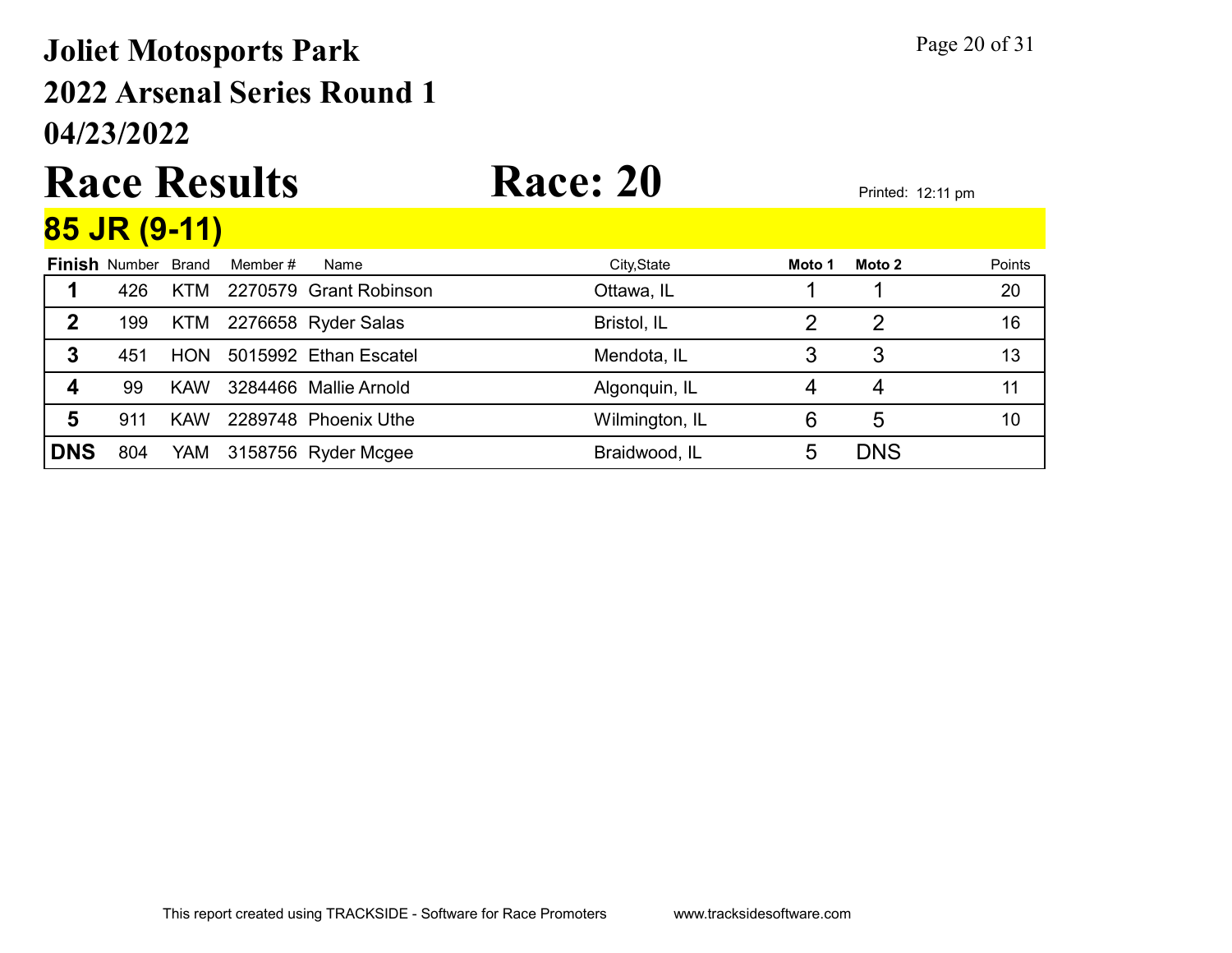## 04/23/2022 2022 Arsenal Series Round 1 Joliet Motosports Park Page 21 of 31

## Race Results Race: 21 Printed: 12:11 pm OPEN B

|              | ——————               |              |          |                            |                |            |                |        |
|--------------|----------------------|--------------|----------|----------------------------|----------------|------------|----------------|--------|
|              | <b>Finish Number</b> | <b>Brand</b> | Member # | Name                       | City, State    | Moto 1     | Moto 2         | Points |
|              | 47                   | <b>KTM</b>   | 591116   | <b>Gavin Hawks</b>         | Wilmington, IL |            |                | 10     |
| 40+BC        |                      |              |          |                            |                |            |                |        |
|              | <b>Finish Number</b> | <b>Brand</b> | Member # | Name                       | City, State    | Moto 1     | Moto 2         | Points |
|              | 716                  | <b>YAM</b>   |          | 3827816 Dan Loveless       | Dewitt, IL     | 4          |                | 20     |
| $\mathbf{2}$ | 371                  | <b>YAM</b>   | 732151   | <b>Frank Licastro</b>      | Rochelle, IL   | 3          | $\overline{2}$ | 16     |
| 3            | 31                   | <b>HSK</b>   | 492782   | <b>Brian Graf</b>          |                |            | 3              | 13     |
| 4            | 81                   | <b>SUZ</b>   | 447732   | Greg Kempf                 | Bradley, IL    | 2          | 4              | 11     |
| 5            | 501                  | YAM          |          | 5022452 Christopher Burian | Homer Glen, IL | <b>DNF</b> | 5              | 10     |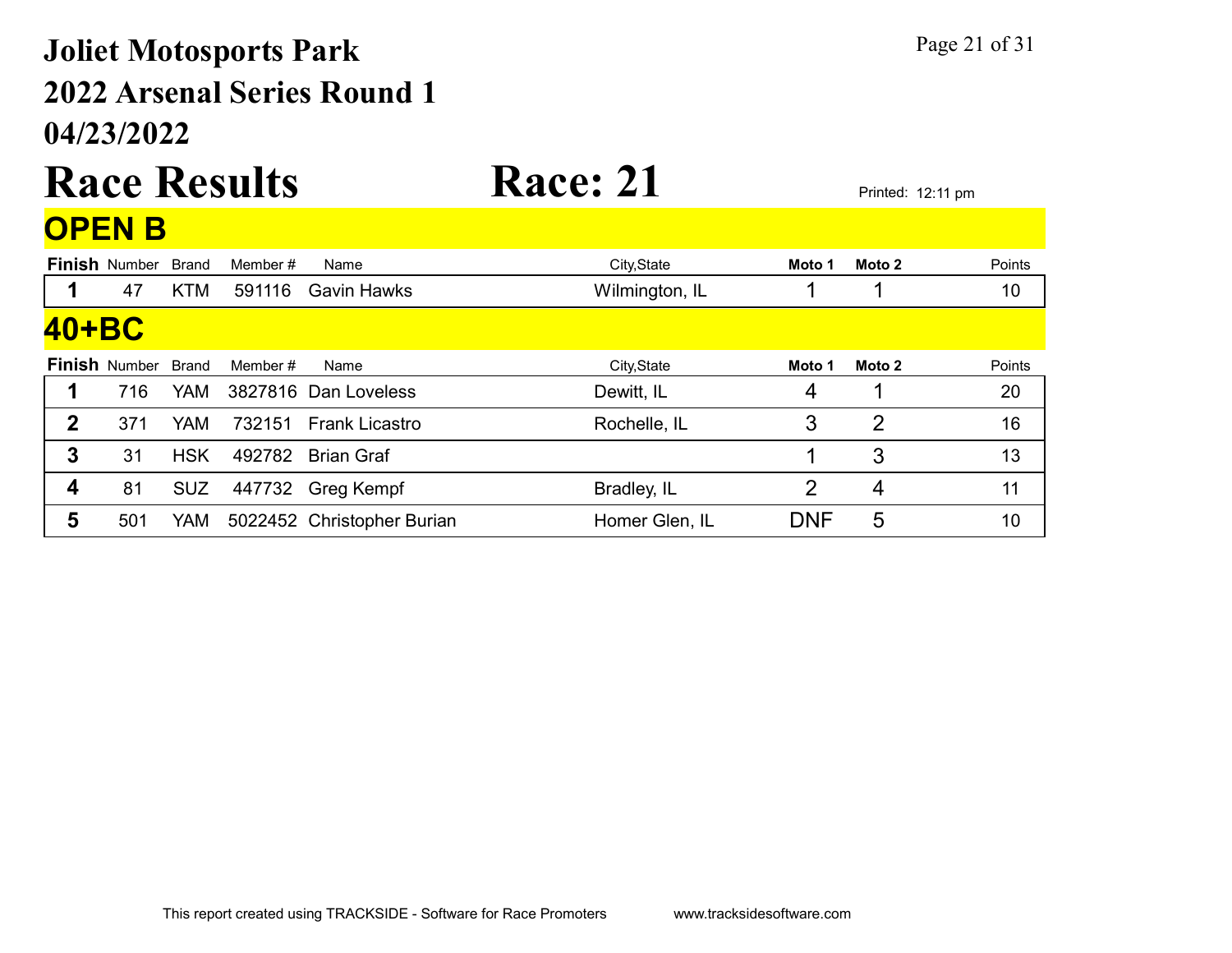## 04/23/2022 2022 Arsenal Series Round 1 Joliet Motosports Park Page 22 of 31

# Race Results Race: 22 Printed: 12:11 pm

|             | <b>Finish Number Brand</b> |            | Member # | Name                    | City, State  | Moto 1     | Moto 2         | Points         |  |  |  |
|-------------|----------------------------|------------|----------|-------------------------|--------------|------------|----------------|----------------|--|--|--|
|             | 86                         | <b>KAW</b> |          | 5019690 Ayrton Wrobel   |              | 2          |                | 10             |  |  |  |
| $\mathbf 2$ | 358                        | <b>KAW</b> |          | 3021738 Amos Vincent    |              | 3          | $\overline{2}$ | $\overline{7}$ |  |  |  |
| <b>DNS</b>  | 71                         | <b>KTM</b> |          | 2316983 Conner Thompson | Ogden, IL    |            | <b>DNS</b>     |                |  |  |  |
| <b>DNS</b>  | 934                        | <b>KTM</b> |          | 3850346 Will Fabrizius  | Sycamore, IL | <b>DNF</b> | <b>DNS</b>     |                |  |  |  |
|             | $25+A$                     |            |          |                         |              |            |                |                |  |  |  |
|             | <b>Finish Number Brand</b> |            | Member # | Name                    | City, State  | Moto 1     | Moto 2         | Points         |  |  |  |
|             | 457                        | KTM        | 751675   | <b>Conner Robinson</b>  | IL           |            |                | 10             |  |  |  |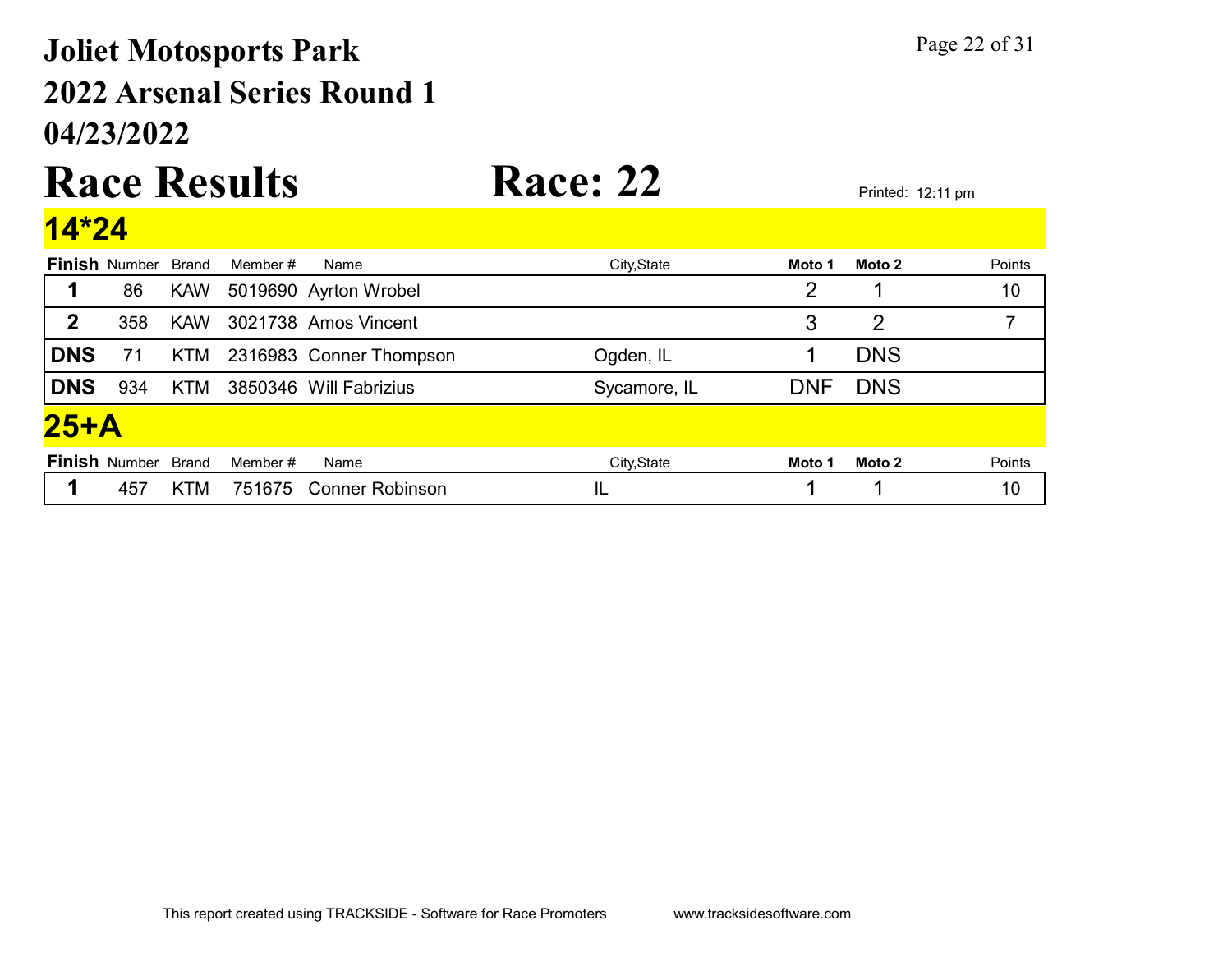## 04/23/2022 2022 Arsenal Series Round 1 Joliet Motosports Park Page 23 of 31

# Race Results Race: 23 Printed: 12:11 pm

CURERMINI (40-46)

|              |                            |            | SUPERMINI (12-10) |                              |                 |            |            |        |
|--------------|----------------------------|------------|-------------------|------------------------------|-----------------|------------|------------|--------|
|              | <b>Finish Number Brand</b> |            | Member #          | Name                         | City, State     | Moto 1     | Moto 2     | Points |
|              | 9                          | <b>KAW</b> |                   | 3095098 Bryce Arnold         | Algonquin, IL   |            |            | 20     |
| $\mathbf{2}$ | 953                        | <b>KTM</b> |                   | 5042953 Lilyenn Mcdonnell    | Cedar Lake, IN  | 2          | 2          | 16     |
| 3            | 177                        | <b>KAW</b> |                   | 5021259 Michael Chiappini Jr | Maple Park, IL  | 5          | 3          | 13     |
| 4            | 27                         | <b>HSK</b> |                   | 5027987 Landyn Oliver        | Morris, IL      | 6          | 4          | 11     |
| 5            | 707                        | <b>KTM</b> |                   | 5032659 Colton Coghill       | Chillicothe, IL |            | 5          | 10     |
| 6            | 316                        | <b>KTM</b> |                   | 5033371 Logan Martin         | Mendota, IL     | 8          | 6          | 9      |
| <b>DNS</b>   | 127                        | KTM        |                   | 5026116 Jeremiah Wilson      | Manhattan, IL   | 3          | <b>DNS</b> |        |
| <b>DNS</b>   | 615                        | <b>KTM</b> |                   | 2435642 Kendall Healy        | Yorkville, IL   | 4          | <b>DNS</b> |        |
| <b>DNS</b>   | 57                         | <b>HSK</b> |                   | 3255525 Tanner Haddon        | Wilmington, IL  | <b>DNS</b> | <b>DNS</b> |        |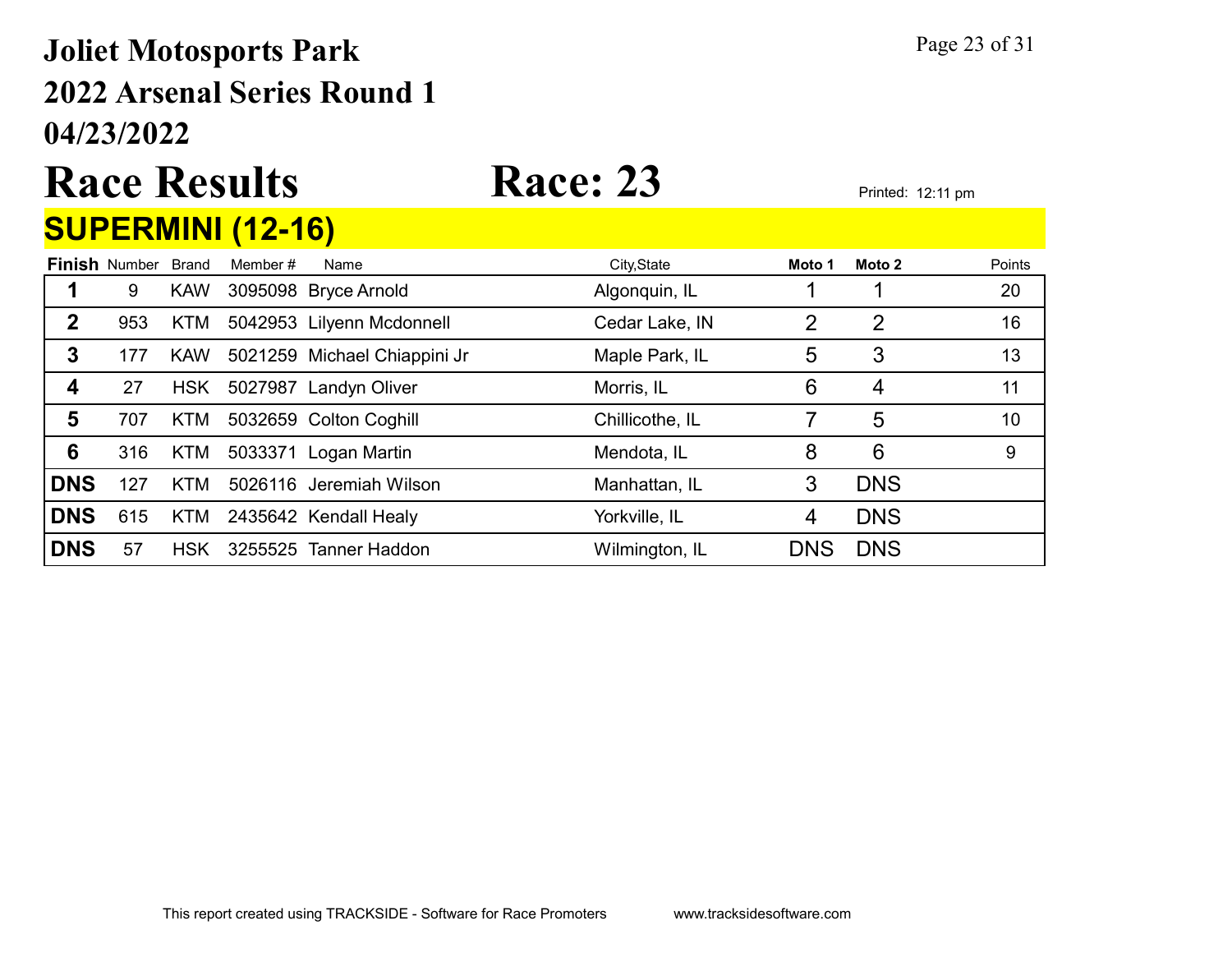## 04/23/2022 2022 Arsenal Series Round 1 Joliet Motosports Park Page 24 of 31

# Race Results Race: 24 Printed: 12:11 pm

### 50cc PEE WEE OPEN (4-8)

|              | <b>Finish Number</b> | <b>Brand</b> | Member # | Name                     | City, State    | Moto 1     | Moto 2         | Points         |
|--------------|----------------------|--------------|----------|--------------------------|----------------|------------|----------------|----------------|
| 1            | 731                  | KTM          |          | 2420637 Cayden Mathews   | Mokena, IL     |            | 1              | 20             |
| $\mathbf 2$  | 719                  | KTM          |          | 2419693 Steele Steger    | Fitchburg, WI  | 2          | $\overline{2}$ | 16             |
| $\mathbf{3}$ | 726                  | <b>KTM</b>   |          | 5025624 Braxton Grayling | Braidwood, IL  | 3          | 3              | 13             |
| 4            | 5 <sup>5</sup>       | <b>KTM</b>   |          | 2424053 Paxton Neill     | Sandwich, IL   | 12         | 4              | 11             |
| 5            | $\mathsf{x}$         | COB          |          | 2420126 Anthony Jobbe    | Cedar Lake, IN | 5          | 5              | 10             |
| 6            | 999                  | KTM          |          | 5058999 Otis Eagan       | Manhattan, IL  | 4          | 6              | 9              |
| 7            | 11                   | <b>COB</b>   |          | 5050464 Daron Harvey     | Ottawa, IL     | 8          | 7              | 8              |
| 8            | 398                  | <b>COB</b>   |          | 5053398 Carmen Manno Jr. | Maple Park, IL | 7          | 8              | $\overline{7}$ |
| 9            | 720                  | KTM          |          | 2420655 Lucian Komperda  | Chicago, IL    | 6          | 9              | 6              |
| 10           | 102                  | <b>COB</b>   |          | 2406746 Reid Mckinney    | Coal City, IL  | 9          | 10             | 5              |
| 11           | 95                   | KTM          |          | 2420658 Kayden Moore     | Algonquin, IL  | 11         | 11             | 4              |
| 12           | 777                  | KTM          |          | 2420130 Rylan Shaver     | Mazon, IL      | <b>DNS</b> | 12             | 3              |
| 13           | 414                  | <b>KTM</b>   |          | 2406697 Chloe Markut     | Ottawa, IL     | 10         | 13             | $\overline{2}$ |
| <b>DNS</b>   | 16                   | YAM          |          | 5089227 Joseph Rodriguez | Romeoville, IL | <b>DNS</b> | <b>DNS</b>     |                |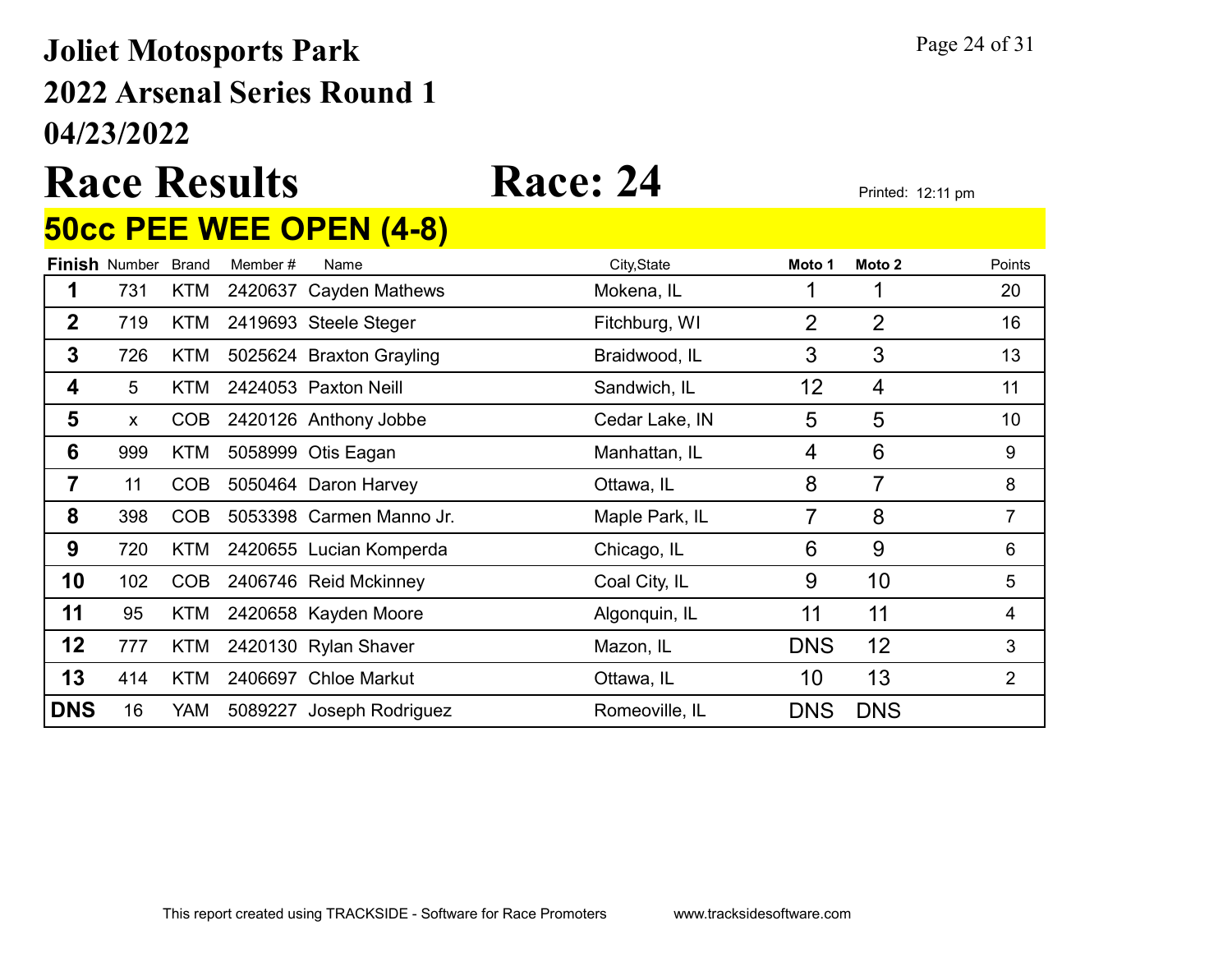## 04/23/2022 2022 Arsenal Series Round 1 Joliet Motosports Park Page 25 of 31

# Race Results Race: 25 Printed: 12:11 pm

### ADULT MID-SIZE (MOD)

|             | <b>Finish Number</b> | <b>Brand</b> | Member # | Name                         | City, State     | Moto 1     | Moto 2         | Points |
|-------------|----------------------|--------------|----------|------------------------------|-----------------|------------|----------------|--------|
|             | 112                  | <b>KAW</b>   |          | 2003210 Brian Petersen       | Mchenry, IL     | <b>DNS</b> |                | 20     |
| $\mathbf 2$ | 27                   | Unk          |          | 2364837 Brantley Hendrickson | Milton, WI      |            | $\overline{2}$ | 16     |
| 3           | 713                  | <b>KAW</b>   |          | 2420132 Jason Dluski         | Joliet, IL      | 5          | 3              | 13     |
| 4           | 223                  | Unk          |          | 5023482 Colton Wollenzien    | Fairbury, IL    | 4          | 4              | 11     |
| 5           | 963                  | <b>HON</b>   |          | 2396771 Levi Humphrell       | Lake Geneva, WI | 6          | 5              | 10     |
| 6           | 108                  | <b>KAW</b>   |          | 2662529 Andrew Marotta       | Burlington, IL  | 2          | 6              | 9      |
|             | 308                  | Unk          |          | 2406729 Cody Wollenzien      | Wilmington, IL  | <b>DNS</b> | 7              | 8      |
| <b>DNS</b>  | 126                  | <b>KAW</b>   |          | 2426497 Martin Humphrell     | Lake Geneva, WI | 3          | <b>DNS</b>     |        |
| <b>DNS</b>  | 21                   | <b>HON</b>   |          | 2420128 Dustin Soto          | Kenosha, WI     | <b>DNS</b> | <b>DNS</b>     |        |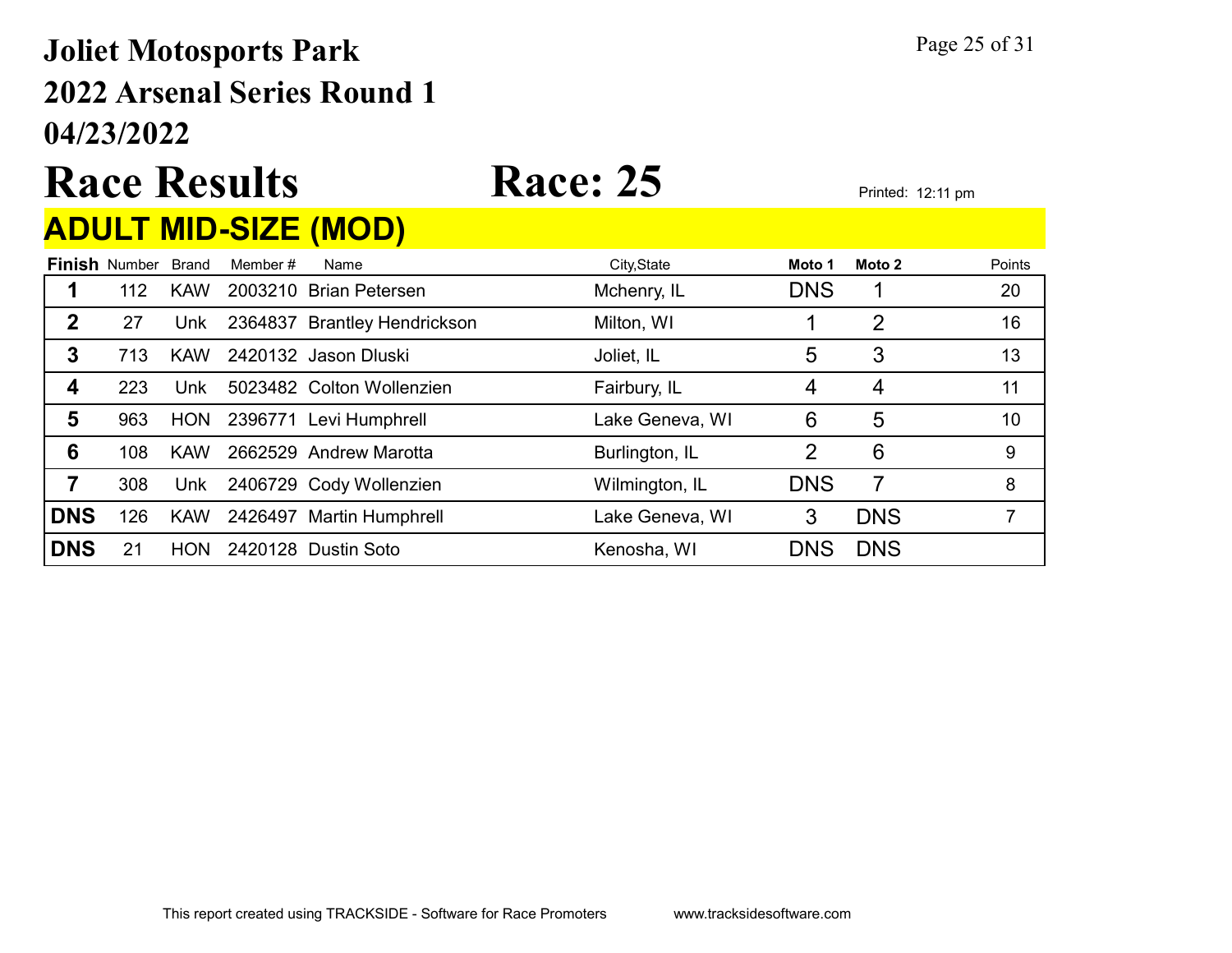## 04/23/2022 2022 Arsenal Series Round 1 Joliet Motosports Park Page 26 of 31

### Race Results Race: 26 Printed: 12:11 pm PEE WEE WOBBLER

|                 |                      |              | <u> VVLL VVVUULLIN</u> |                           |                      |                |                   |                |
|-----------------|----------------------|--------------|------------------------|---------------------------|----------------------|----------------|-------------------|----------------|
|                 | <b>Finish Number</b> | <b>Brand</b> | Member#                | Name                      | City, State          | Moto 1         | Moto <sub>2</sub> | Points         |
| 1               | 29                   | YAM          | 5014031                | Jackson Kooistra          | Sycamore, IL         | 17             | 1                 | 20             |
| $\mathbf 2$     | 777                  | <b>KTM</b>   |                        | 2420130 Rylan Shaver      | Mazon, IL            | 1              | $\overline{2}$    | 16             |
| $\mathbf{3}$    | 717                  | <b>HON</b>   |                        | 5041574 Janessa Mikel     | Plano, IL            | 15             | 3                 | 13             |
| 4               | 414                  | <b>KTM</b>   |                        | 2406697 Chloe Markut      | Ottawa, IL           | $\overline{2}$ | $\overline{4}$    | 11             |
| 5               | 16                   | YAM          |                        | 5089227 Joseph Rodriguez  | Romeoville, IL       |                | 5                 | 10             |
| $6\phantom{1}6$ | 222                  | <b>YAM</b>   |                        | 5085304 Hank Biernat      | Odell, IL            | 10             | $6\phantom{1}6$   | 9              |
| 7               | 113                  | YAM          |                        | 2434913 Rhys Guimond      | Chebanse, IL         | 3              | $\overline{7}$    | 8              |
| 8               | 22                   | <b>YAM</b>   |                        | 2399881 Hudson Hinich     | Bonfield, IL         | 12             | 8                 | $\overline{7}$ |
| 9               | $\overline{7}$       | <b>Unk</b>   |                        | 2420129 Emma Shaver       | Mazon, IL            | 7              | 9                 | $6\phantom{1}$ |
| 10              | 428                  | YAM          |                        | 5059477 Phoenix Rodriguez | Pleasant Prairie, WI | 6              | 10                | 5              |
| 11              | 459                  | <b>HON</b>   |                        | 2435643 Justin Mikel Jr   | Plano, IL            | 8              | 11                | 4              |
| 12              | 122                  | YAM          |                        | 5082769 Owen Bailey       | Crete, IL            | 4              | 12                | $\mathfrak{S}$ |
| 13              | 95                   | YAM          |                        | 2420657 Kamden Moore      | Algonquin, IL        | 9              | 13                | $\overline{2}$ |
| 14              | 102                  | YAM          |                        | 2406698 Camden Mckinney   | Coal City, IL        | 5              | 14                | 1              |
| 15              | 804                  | <b>YAM</b>   |                        | 5089804 Connor Ethell     | Saint John, IN       | 14             | 15                |                |
| 16              | 21                   | KTM          |                        | 5088979 Noah Cullom       | Cary, IL             | 11             | 16                |                |
| 17              | X                    | <b>YAM</b>   |                        | 2420124 Harper Hinich     | Bonfield, IL         | 16             | 17                |                |
| 18              | 103                  | YAM          |                        | 3439889 Aubrey Kline      | Minooka, IL          | 13             | 18                |                |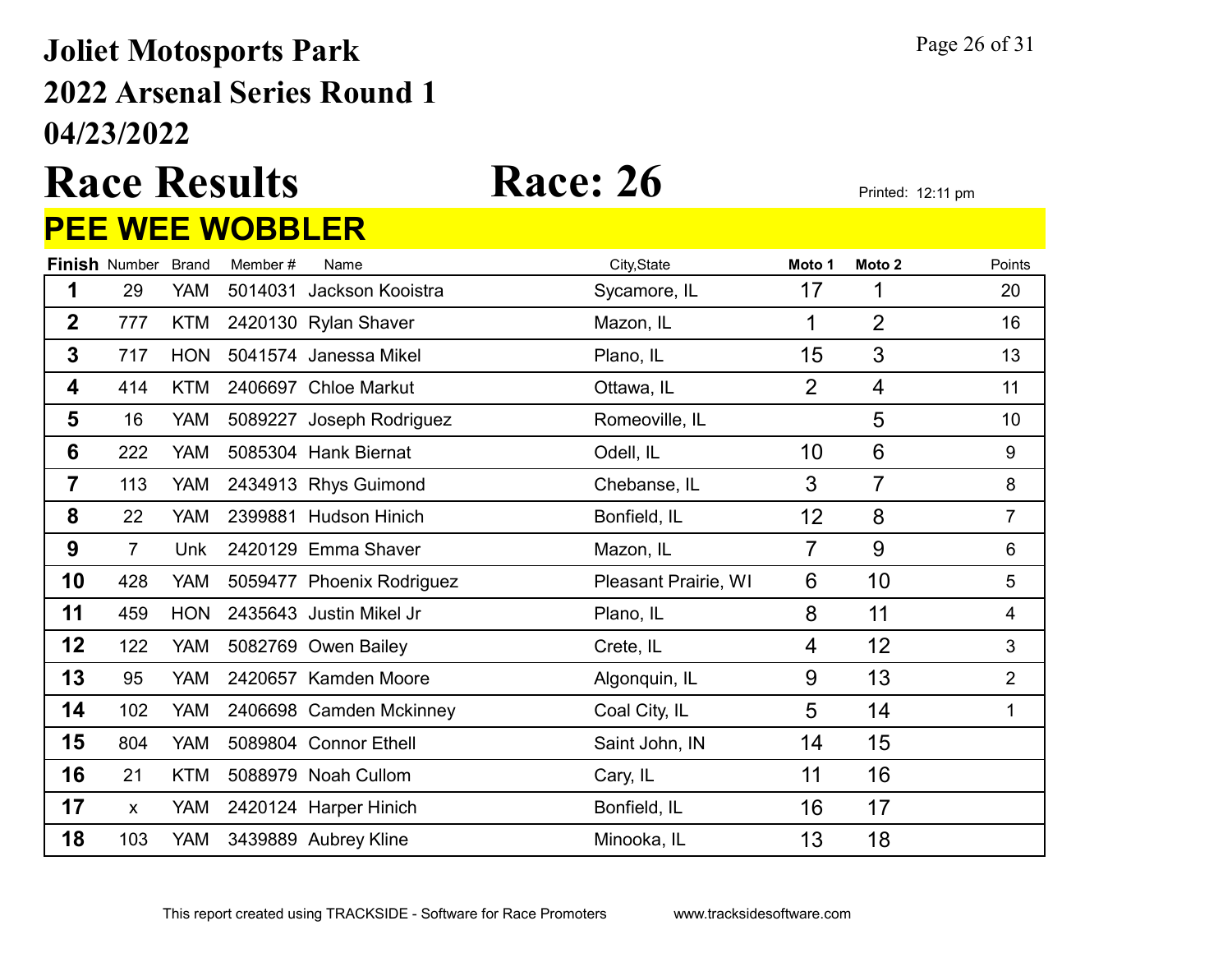## 04/23/2022 2022 Arsenal Series Round 1 Joliet Motosports Park Page 27 of 31

## Race Results Race: 27 Printed: 12:11 pm 65 CLUTCH

|              | <b>Finish Number</b> | <b>Brand</b> | Member #         | Name                    | City, State     | Moto 1 | Moto 2         | Points         |
|--------------|----------------------|--------------|------------------|-------------------------|-----------------|--------|----------------|----------------|
|              | 199                  | <b>KTM</b>   |                  | 2276658 Ryder Salas     | Bristol, IL     |        | 1              | 20             |
| $\mathbf{2}$ | 33                   | <b>KTM</b>   |                  | 3563060 Cole Stalker    | Ottawa, IL      | 2      | $\overline{2}$ | 16             |
| 3            | 111                  | KTM.         |                  | 2364886 William Neill   | Sandwich, IL    | 3      | 3              | 13             |
| 4            | 128                  | <b>KAW</b>   |                  | 5049595 Camden Schick   | Rock Falls, IL  | 10     | 4              | 11             |
| 5            | 56                   | <b>KTM</b>   | 5053740 Max Soti |                         | Plano, IL       | 5      | 5              | 10             |
| 6            | 625                  | <b>KAW</b>   |                  | 3134494 Gage Buckley    | Romeoville, IL  | 4      | 6              | 9              |
| 7            | 394                  | YAM.         |                  | 5049908 Tanner Kincaid  | Sherman, IL     | 6      | 7              | 8              |
| 8            | 914                  | <b>KTM</b>   |                  | 2406706 Bram Eagan      | Manhattan, IL   | 7      | 8              | $\overline{7}$ |
| 9            | 120                  | YAM          |                  | 2427843 Kaylee Huffman  | Bloomington, IL | 8      | 9              | 6              |
| 10           | 721                  | <b>KAW</b>   |                  | 5041575 Nevaeh Minnis   | Plano, IL       | 12     | 10             | 5              |
| 11           | 525                  | SUZ.         |                  | 2420125 Gabriel Navarro | Romeoville, IL  | 9      | 11             | 4              |
| <b>DNS</b>   | 17                   | <b>KAW</b>   |                  | 2420123 Cameron Morris  | Joliet, IL      | 11     | <b>DNS</b>     |                |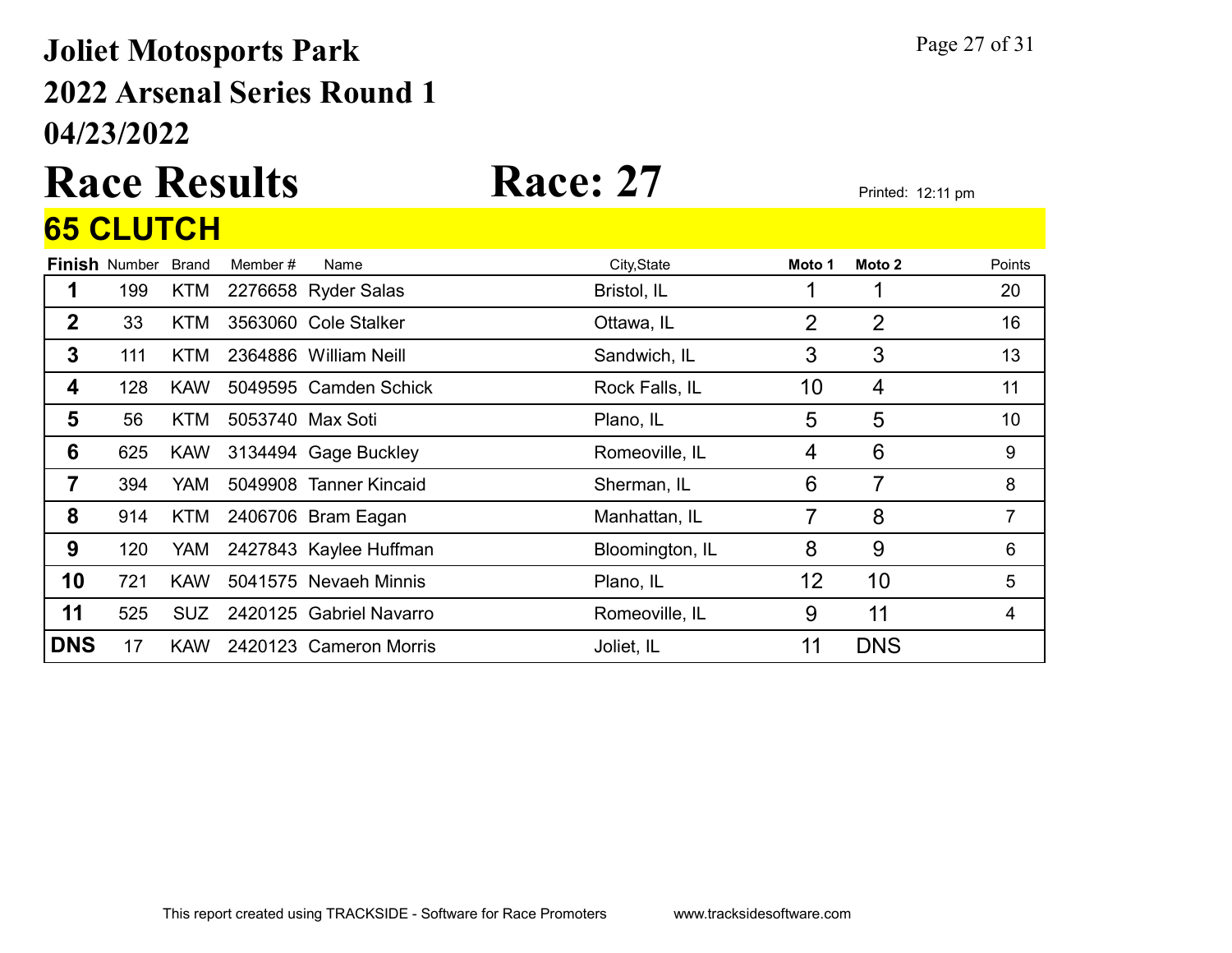## 04/23/2022 2022 Arsenal Series Round 1 Joliet Motosports Park Page 28 of 31

# Race Results Race: 28 Printed: 12:11 pm

### CHILD MID-SIZE (4-STROKE)

|   | <b>Finish Number Brand</b> |            | Member # | Name                       | City, State     | Moto 1 | Moto 2         | Points |
|---|----------------------------|------------|----------|----------------------------|-----------------|--------|----------------|--------|
|   | 963                        |            |          | HON 2396771 Levi Humphrell | Lake Geneva, WI |        |                | 20     |
| 2 | 851                        |            |          | KAW 3158756 Ryder Mcgee    | Braidwood, IL   | 4      | $\overline{2}$ | 16     |
| 3 | 31                         | YAM        |          | 2363077 Kyle Baumann       | Glenview, IL    |        | 3              | 13     |
| 4 | 199                        | <b>HON</b> |          | 2276658 Ryder Salas        | Bristol, IL     |        | 4              | 11     |
| 5 | 121                        | YAM        |          | 2420651 Cameron Cerney     | Lockport, IL    | 5      | 5              | 10     |
| 6 | 527                        | <b>KAW</b> |          | 2420640 Michael Doti       | Essex, IL       |        | 6              | 9      |
|   | 120                        | <b>HON</b> |          | 2427843 Kaylee Huffman     | Bloomington, IL | 6      |                | 8      |
| 8 | 41                         | <b>HON</b> |          | 2406745 Vincent Brandolino | Channahon, IL   | 8      | 8              |        |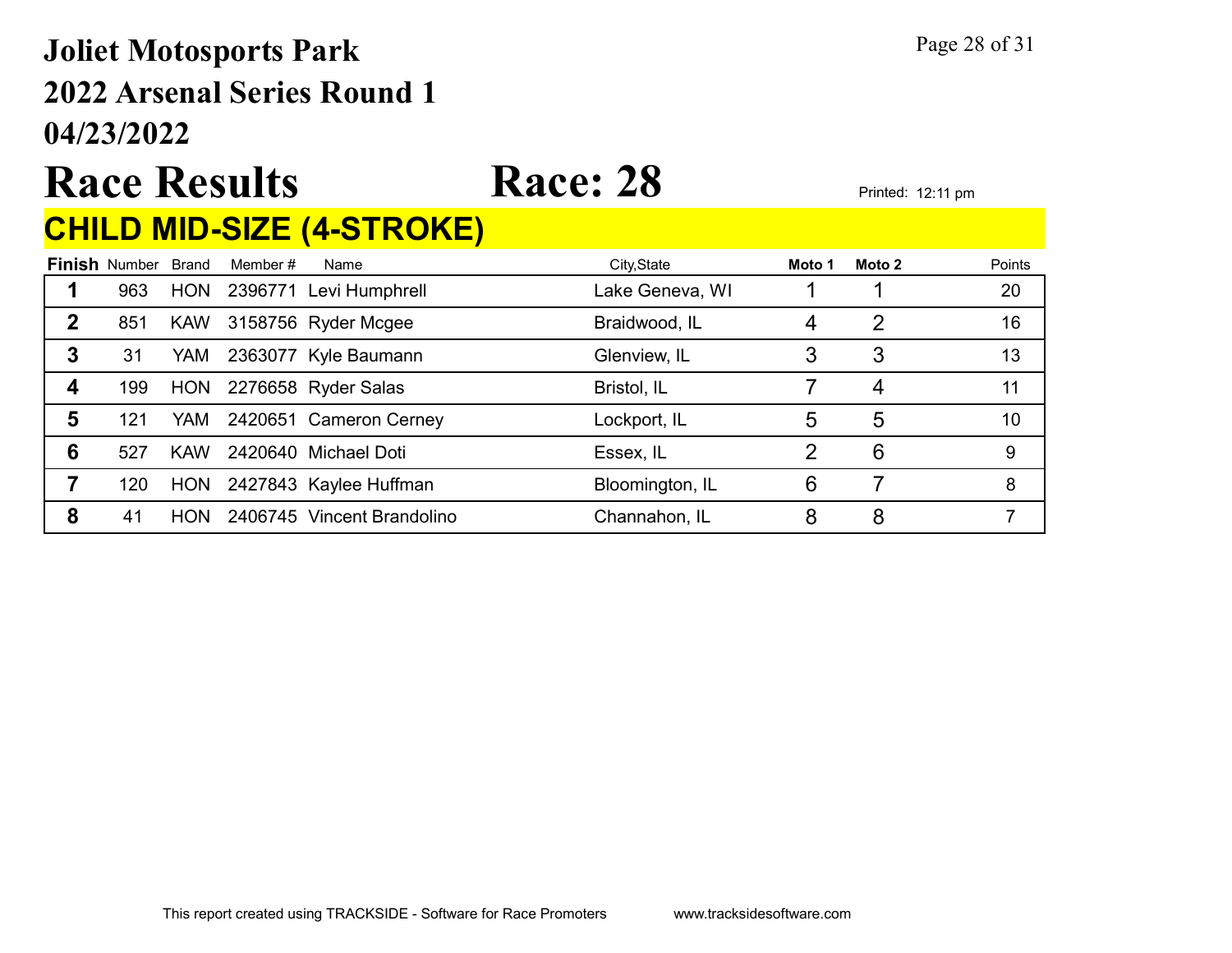## 04/23/2022 2022 Arsenal Series Round 1 Joliet Motosports Park Page 29 of 31

 $\overline{500}$  DILIFATED  $\overline{10}$ 

# Race Results Race: 29 Printed: 12:11 pm

|                |                      |              |         | <b>OUCC UIL INJEU I ED (4-8)</b> |                      |                |                |        |
|----------------|----------------------|--------------|---------|----------------------------------|----------------------|----------------|----------------|--------|
|                | <b>Finish Number</b> | <b>Brand</b> | Member# | Name                             | City, State          | Moto 1         | Moto 2         | Points |
| 1              | 11                   | <b>COB</b>   |         | 5050464 Daron Harvey             | Ottawa, IL           |                | 1              | 20     |
| $\overline{2}$ | 777                  | KTM          |         | 2420130 Rylan Shaver             | Mazon, IL            | 3              | $\overline{2}$ | 16     |
| 3              | 414                  | <b>KTM</b>   |         | 2406697 Chloe Markut             | Ottawa, IL           | <b>DNS</b>     | 3              | 13     |
| 4              | 122                  | YAM          |         | 5082769 Owen Bailey              | Crete, IL            | 6              | 4              | 11     |
| 5              | 284                  | <b>KTM</b>   |         | 5020858 Gracie James             | Streator, IL         | 5              | 5              | 10     |
| 6              | 222                  | YAM.         |         | 5085304 Hank Biernat             | Odell, IL            | 7              | 6              | 9      |
| 7              | 16                   | <b>YAM</b>   |         | 5089227 Joseph Rodriguez         | Romeoville, IL       | 8              | $\overline{7}$ | 8      |
| 8              | 428                  | <b>KTM</b>   |         | 5059477 Phoenix Rodriguez        | Pleasant Prairie, WI | 9              | 8              | 7      |
| 9              | 113                  | KTM          |         | 2434913 Rhys Guimond             | Chebanse, IL         | 4              | 9              | 6      |
| 10             | 804                  | YAM.         |         | 5089804 Connor Ethell            | Saint John, IN       | 10             | 10             | 5      |
| 11             | 29                   | <b>YAM</b>   | 5014031 | Jackson Kooistra                 | Sycamore, IL         | $\overline{2}$ | 11             | 4      |
| <b>DNF</b>     | 5                    | KTM          |         | 2424053 Paxton Neill             | Sandwich, IL         | <b>DNF</b>     | <b>DNF</b>     | 3      |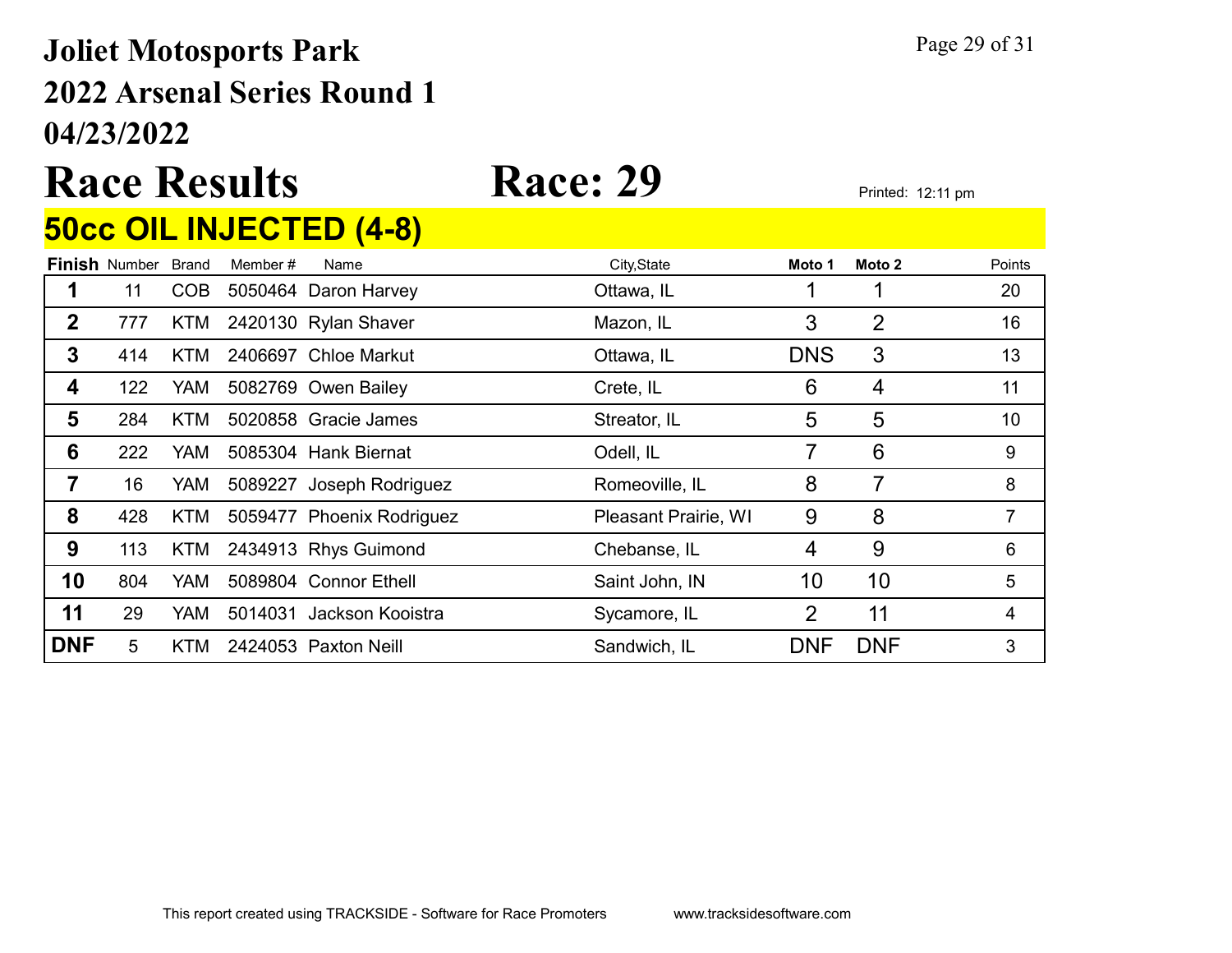## 04/23/2022 2022 Arsenal Series Round 1 Joliet Motosports Park Page 30 of 31

# Race Results Race: 30 Printed: 12:11 pm

## ADULT MID-SIZE (STOCK)

|             | <b>Finish Number</b> | Brand      | Member # | Name                        | City, State       | Moto 1     | Moto 2         | Points |
|-------------|----------------------|------------|----------|-----------------------------|-------------------|------------|----------------|--------|
|             | 995                  | <b>KTM</b> |          | 2420133 Jeremy Kuhn         | Campbellsport, WI | 2          |                | 20     |
| $\mathbf 2$ | 187                  | <b>KAW</b> |          | 2426497 Martin Humphrell    | Lake Geneva, WI   |            | $\overline{2}$ | 16     |
| 3           | 247                  | <b>SUZ</b> |          | 2419896 Peter Kuhn          | Hartford, WI      | 3          | 3              | 13     |
| 4           | 21                   | <b>HON</b> |          | 2420128 Dustin Soto         | Kenosha, WI       | 4          | 4              | 11     |
| 5           | 545                  | <b>KAW</b> |          | 2081929 Drew Piekarski      | Plainfield, IL    | 5          | 5              | 10     |
| 6           | 721                  | <b>KAW</b> |          | 5033112 Justin Mikel Sr     | Plano, IL         | 8          | 6              | 9      |
| 7           | 57                   | YAM .      |          | 2420131 Brent Lawson        | Dekalb, IL        | 10         | 7              | 8      |
| 8           | 54                   | <b>KAW</b> |          | 5020433 John Tyrakowski Jr. | Tinley Park, IL   | 9          | 8              |        |
| 9           | 120                  | YAM.       |          | 5059147 Carl Huffman        |                   | <b>DNS</b> | 9              | 6      |
| 10          | 527                  | <b>KAW</b> |          | 2420640 Michael Doti        | Essex, IL         | 11         | 10             | 5      |
| <b>DNS</b>  | 23                   | <b>HON</b> |          | 2993351 James Brandolino    | Channahon, IL     |            | <b>DNS</b>     |        |